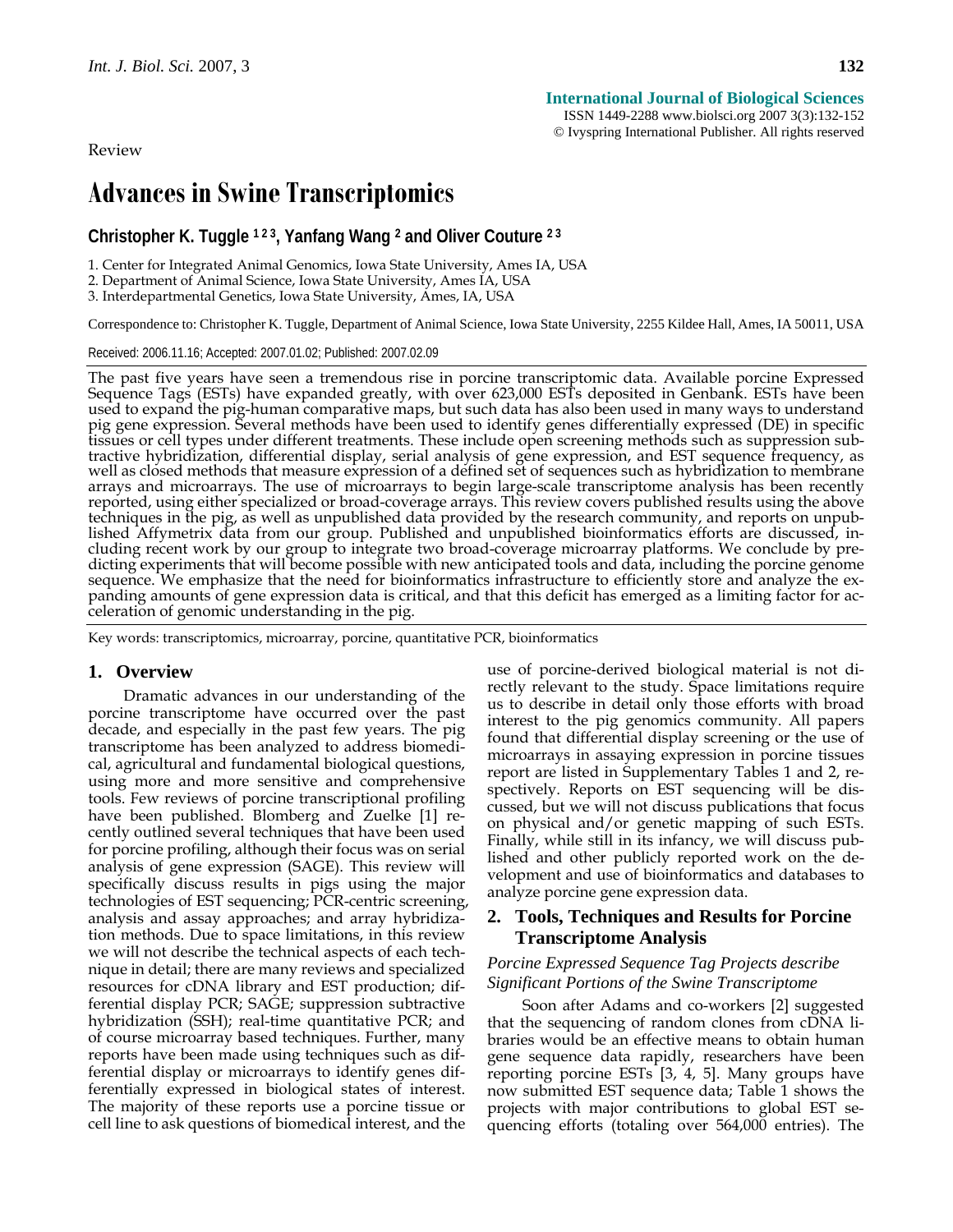NCBI UniGene website for pig (http://www.ncbi.nlm.nih.gov/UniGene/UGOrg.cgi ?TAXID=9823) shows over 100 libraries have more than 250 EST sequences deposited (over 150 additional libraries with less than 250 sequences/library have been reported). These sequences come from thirteen categories of tissues, ranging from a low of 3 libraries found for the adipose, brain, and conceptus categories to 31 libraries in the genito-urinary category. In NCBI Build #25 (as of July 30, 2006), the mRNAs (4,410), high-throughput cDNAs (1,153) and ESTs (463,885) have been clustered into 37,861 UniGene sets. On the other hand, a slightly earlier build of the Porcine Gene Index (SsGI Release 12.0; June 20, 2006 (recently moved from TIGR to Dana Farber Cancer Institute; http://compbio.dfci.harvard.edu/tgi/cgi-bin/tgi/gi main.pl?gudb=pig) shows 575,730 ESTs and 6,854 expressed transcripts from a total of 257 cDNA libraries. This release identifies 64,746 tentative clusters (TCs) and 88,117 singleton ESTs and ETs. Many of these ESTs have been submitted within the past three years, showing the great strides taken recently; since January 2004 (Release 8.0), the number of TCs in the Pig Gene Index has nearly tripled. Additional information on these databases and others is discussed in the section on bioinformatics.

In addition to the many uses for such sequencing data that can be made in structural biology and in mapping genes, this large amount of data has also been used to estimate the level of expression of a gene by calculating the number of instances when the transcript has been randomly sequenced in a library. While care must be taken in such comparisons to use non-normalized libraries and EST data of sufficient size, several authors have discussed such estimates. Davoli and co-workers [6] used EST sequence frequencies to compare to equivalent data for human transcripts to characterize their skeletal muscle library; similar estimates were performed by Smith and others [7] to identify highly expressed genes in early embryo. Several groups [8, 9, 10] have used data from non-normalized libraries to estimate such "virtual expression patterns" across multiple tissues or developmental stages. Using sequence frequencies, we were able to identify genes that are expressed highly selectively in one tissue, as well as genes changing expression during embryonic development through calculating frequencies in libraries created from different embryonic stages [8]. Jiang and colleagues [9] identified sequence clusters that were over-represented across specific stages of ovarian follicle development and between growing follicles and corpora lutea. Whitworth and others [10] recognized genes showing differential frequency in very early embryogenesis, finding many transcripts with different frequency in comparisons between unfertilized oocytes and 4-cell embryos, and between these embryos and the more differentiated blastocysts. Interestingly they found transcripts with different frequency between *in vivo* and *in vitro* produced four cell embryos as well as between *in vivo* and *in vitro* blastocysts. Differential frequency has also been used by several groups [8, 11, 12] to determine the efficacy of normalization of cDNA libraries, which is performed to remove the highly expressed (and therefore high frequency) transcripts, allowing for increased efficiency in finding new gene transcripts through random EST sequencing. Finally, both UniGene and SsGI (now the Dana Farber Cancer Institute Pig Gene Index) provide global views of gene expression levels based on EST frequency (see later section).

Through comparison of frequencies of ESTs across species, it is possible to identify species-specific differences in expression. Zhao et al. [13] identified a highly expressed transcript in porcine placenta (1 % of ~4,500 placenta and early conceptus sequences available) which had no ortholog in the human EST database, although hundreds of thousands of placenta sequences had been deposited. A highly similar sequence was present in the human genome, with a conserved open reading frame. Further cDNA sequencing and RACE-based transcript mapping analysis of this gene (PLET1) in human, mouse and pig placenta was performed and it was determined that the human gene is expressed, but not spliced due to mutations in splicing signals, thus very few transcripts for human PLET1 appear in cDNA libraries. This study is one of the first examples of the use of porcine EST frequency data to identify a splicing-defective gene in the human genome [13].

#### *Serial Analysis of Gene Expression in Porcine Tissues*

Another sequencing-based method to estimate transcript abundance is serial analysis of gene expression (SAGE). This is a powerful approach whose sole purpose is developing a statistically robust estimate of the relative amounts of expressed sequences in the genome of interest; no cDNA clones or libraries are created. Double-stranded cDNA is digested with specific restriction enzymes, adapters are ligated to cDNA fragments, and the resulting fragments are concatenated and sequenced extensively to obtain sequences for tens to hundreds of thousands of 10-20 bp sequence "tags". These tags can be mapped back to known cDNA sequence and the resulting data is analyzed for relative abundance. Blomberg and colleagues [14] have applied SAGE to determine the content and expression pattern of developing porcine conceptus at the critical stage of peri-implantation, where the developing conceptus goes through a remarkable morphological elongation stage just prior to implantation. They identified over 400 putative transcripts with differential expression between ovoid (before elongation) and filamentous concepti, and identified several pathways involved in this process, including steroidogenesis and oxidative stress response. In a follow-up paper, they describe the production of SAGE libraries for tubular conceptus and a comparison of non-amplified and amplified SAGE libraries, which showed that amplification, a useful procedure when tissue is limiting, can be used to generate SAGE data accurately reflecting transcript levels similar to non-amplified libraries [15]. They then compared expression patterns between this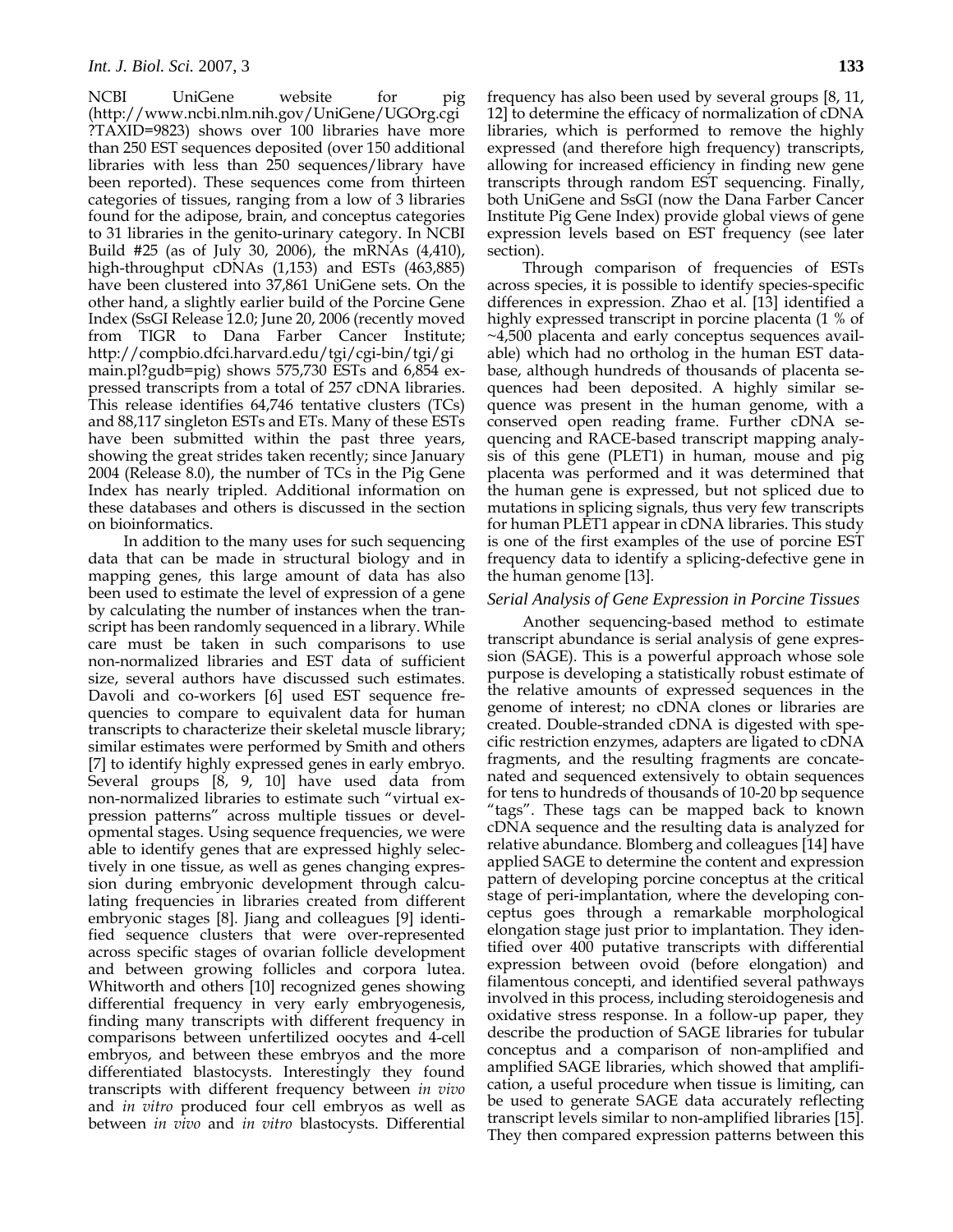intermediate conceptus form and the ovoid and filamentous expression patterns, and identified over 600 genes with putative differentially expression between at least two stages. Genes differentially expressed at all stages had GO annotations for involvement in cell cycle, cellular organization, cell-cell interaction and general metabolism. Specific differentially expressed or constitutively expressed genes involved in tissue remodeling, glycolysis, cell cycle and tissue/cell type differentiation were further studied; many patterns, but not all, were confirmed by QPCR. In most cases of dissimilar results between SAGE and QPCR, the QPCR results was in agreement with one but not both stage-differences (ovoid versus tubular but not tubular to filamentous, etc.), and the authors remark that these differences may be due to unknown splicing variants which may be resolved once further information on the porcine genome sequence becomes available [15].

## *Screening for Differentially Expressed Genes using Differential Display and Suppression Subtractive Hybridization Technology*

 "Open-ended" techniques such as differential display (DD) and suppression subtractive hybridization (SSH) have been used to profile the transcriptional response to various treatments or to contrast tissues or other variables. Such screening techniques are complementary to "closed" profiling technologies such as microarrays as they allow the discovery of novel, heretofore un-sequenced transcripts. The DD technique uses specific primers to amplify specific subsets (reduced representations) of the total mRNA pool of a cell or tissue, allowing resolution of a limited number of PCR products for each specific primer pair on a sequencing gel. These PCR products can be compared by side-by-side electrophoresis of PCR products amplified from RNAs representing different tissues or treatments to be compared/screened. Research using DD to screen porcine transcripts have been published starting in 1996 and reported from 1-20 differentially expressed products/genes. The majority of these reports (over 20) focused on biomedical research question, using porcine cells or tissues. Due to space limitations, these papers will not be discussed here, although all papers are listed in Supplementary Table 1. On the other hand, papers reporting the characterization of larger sets of genes, from about 50 to 200 or more genes, began appearing in 2001. These reports describe the use of DD to study response to viral infection; liver-specific expression and hepatic response to dietary changes; and gene expression changes in response to selection for improved reproductive traits. These six papers will be summarized here.

Wang and colleagues [16] identified 48 total ESTs that increased (35) or decreased (13) their expression in alveolar macrophage cells as a result of porcine reproductive and respiratory syndrome virus (PRRSV) infection. Differential expression for seven genes was tested and all confirmed by Northern blot analysis of infected or mock-infected macrophages. Of interest was the finding that the majority of the annotated genes in this group were mapped to metabolic and physiological pathways; only one EST was clearly annotated as an immune response gene (inflammatory mediator gene chemotactic factor II) and this gene was down-regulated by PRRSV [16]. In a recent report, also investigating host response to viral infection, Bratanich and Blanchetot [17] used DD to study genes differentially expressed in lymph nodes between healthy piglets and those suffering from porcine multi-systemic wasting syndrome (PMWS). These authors sequenced and confirmed nine DD products that were found only in the affected animals or showed an increase in PMWS animals as compared to controls. Northern analysis of two genes, hyaluronan-mediated motility receptor (RHAMM) and RNA splicing factor, further confirmed the expression response for these two genes [17].

Two groups have successfully applied DD to study liver gene expression. Ponsuksili and co-workers [18] used DD to screen for genes selectively expressed in liver, in order to identify candidate genes for metabolic traits. In a comparison of normal liver and nine other tissues, they found 240 candidate EST fragments that were expressed only in liver or predominately in liver with up to 4 tissues showing expression. These fragments represented 200 known (91) or unknown (109) transcripts. Most of the genes represented by multiple clones were known to encode proteins that are secreted by the liver into the bloodstream. Multi-tissue Northern blot analysis confirmed the expression pattern for complement component 3 (C3), while semi-quantitative PCR confirmed C3 and an additional 14 genes [18]. A second group [19] exploited the DD technique to find genes whose hepatic expression was altered by feeding pigs on a restricted protein diet formulated using either casein (CAS) or soy protein isolate (SPI). This group identified and confirmed 86 differentially displayed PCR products, of which 44% has similarity to known genes. Nearly all of the known genes were annotated to pathways expected to be involved in the restricted diet, including protein and amino acid metabolism, oxidative stress, regulation of gene expression, fat and energy metabolism and others. Schwerin and collaborators further showed that six genes involved in stress response were differentially expressed between pigs fed the two diets, with five of six genes showing higher liver expression in the SPI-fed pigs over the CAS-fed pigs. The authors proposed that one reason for this stress response in the SPI-fed animals is the amino acid imbalance in this diet, as compared to the CAS-based diet [19].

 Finally, two reports looking at gene expression changes due to selection for improved reproductive traits were published recently. Gladney and colleagues [20] used DD of ovarian follicles to identify genes differentially expressed in control animals as compared to animals in a population selected for improved litter size based on ovulation rate and embryo survival. Tissue was collected at 2 or 4 days post prostaglandin F2alpha injection, which was used to synchronize follicular development. Overall, 84 DD products were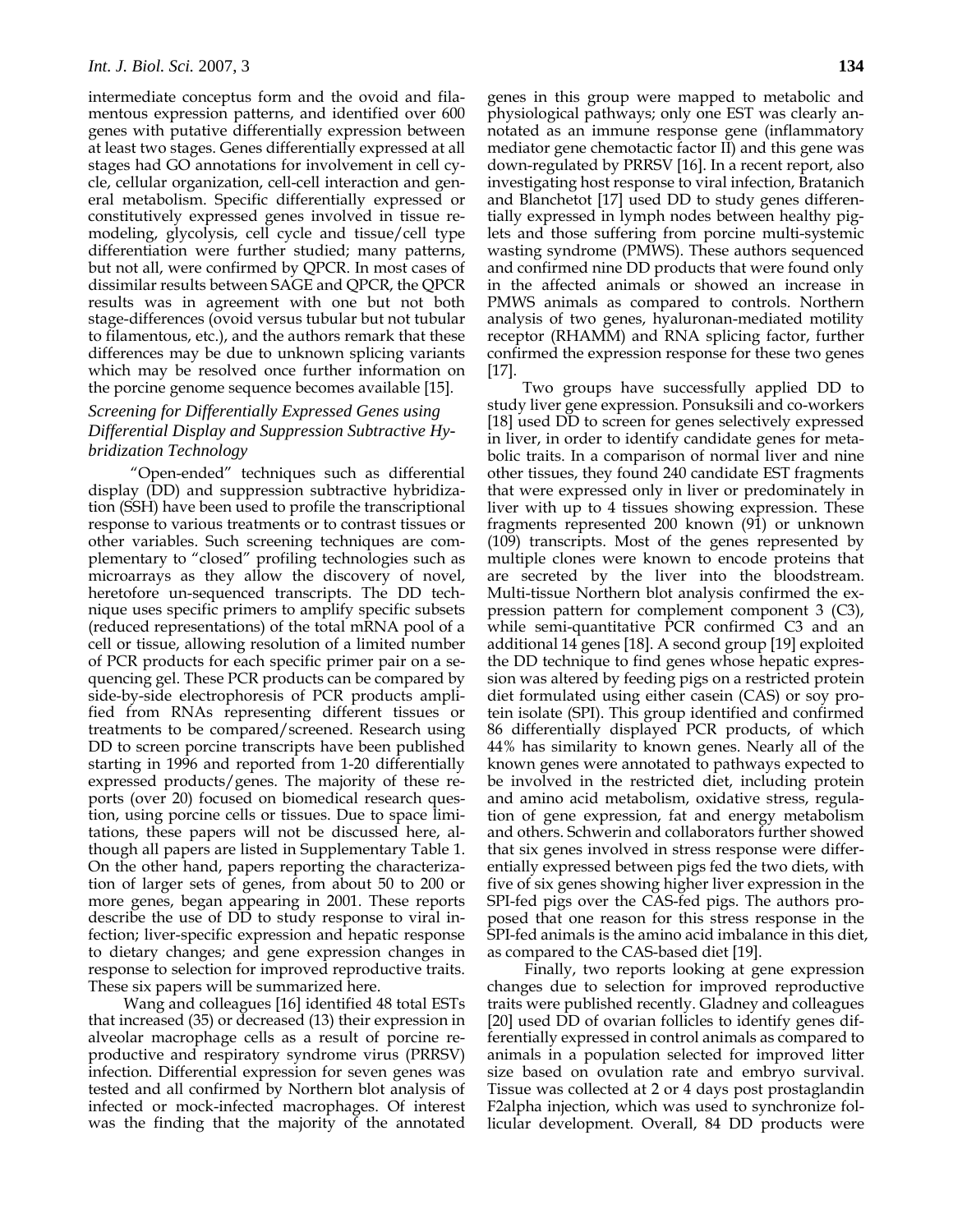identified and sequenced; the majority of which were predicted to differentially expressed although several equally expressed transcripts were also characterized. Four genes were confirmed as DE by Northern blot. Of interest was the finding that calpain I light subunit (CAPN4) expression was lower in the select line as compared to controls. As the similar small subunit calpain gene ACG-2 has been linked to apoptosis, the authors speculate that a decrease in CAPN4 expression in the select line could lead to decreased apoptosis and to a larger number of follicles available for ovulation [20]. The same group published a companion paper, using DD to look at changes in anterior pituitary expression in the same selection line and controls [21]. Anterior pituitary tissue was collected similarly to the follicles above, and DD analysis was performed on tissue pooled across PGF2alpha treatment days. A total of 162 bands were successfully sequenced, representing 125 distinct sequences, a majority of which (58%) had sequence similarity to annotated genes. Three genes were validated by Northern blot, demonstrating that follicle stimulating hormone beta (FSHB) increased expression in the selection line, while both ferritin heavy chain and G-beta-like protein genes decreased expression relative to controls. The former finding is interesting, as FSHB has a direct role in increasing the development of mature ovarian follicles, and this clearly indicates FSHB may have been a direct target of the selection applied to this population [21].

Another useful approach to gene discovery is SSH. This approach uses hybridization of an excess of "driver" cDNA (from one state/treatment) to remove sequences in the "tester" cDNA (from the other state/treatment) that are present in both populations in similar amounts. Highly differentially expressed sequences can be enriched for by preferential recovery of the resulting set of un-hybridized "tester" cDNAs. The tester and driver cDNA populations can be reversed, to allow screening for both up- and down-regulated genes. This technique was used by Narayanan and co-workers to [22] identify genes with altered abundance at different stages of the conversion of hepatocyte cells in culture into spheroids, an aggregate of cells that is functionally similar to liver tissue. This group identified 65 genes and 14 novel sequences and deposited 70 ESTs; demonstrating the down-regulation of cytochrome P450 family members as well as genes involved in heme biosynthesis, and the up-regulation of acute phase proteins and genes encoding proteins involved in Ca-dependent vesicle trafficking. Ross and co-workers [23] have used SSH to screen for genes differentially expressed during porcine conceptus elongation, a process important for efficient implantation in the pig. This group reported 142 sequences that changed expression levels during elongation; they deposited 16 distinct sequences to GenBank. Decreased expression during elongation was observed for several ribosomal RNAs, and an increase was seen for IL1B, thymosin beta 4, mitochondrial proteins, HSP70 and S-adenosyl homocysteine hydrolase (SAHH). The latter two genes, as well as an un-annotated transcript, were verified by QPCR. SAHH is part of the pathway to generate folate, an essential metabolite for embryogenesis, which is known to increase in the uterine lumen at the elongation stage of conceptus development [23]. Other studies of reproductive biology have used SSH as well. Bonnet and colleagues [24] isolated transcripts responding to follicle stimulating hormone (FSH) treatment of granulose cells in culture. Sixty-four independent sequences predicted to respond to FSH were further analyzed and 25 transcripts were confirmed by Northern or QPCR to be regulated by FSH. Annotation of these 25 genes shows FSH may alter pathways controlling peroxidase activity and chromatin remodeling [24]. To study the mechanism of heterosis, Xu and collaborators [25] exploited SSH to identify genes expressed differently in *Longissimus dorsi* tissue between Yorkshire dams and their Landrace x Yorkshire offspring. The HUMMLC2B gene was identified and confirmed by semi-quantitative PCR methods to be higher in the dam compared to her cross-bred offspring. The HUMMLC2B gene was expressed equally throughout muscle development (fetal to 6 month old samples were tested) and expression was found primarily in skeletal muscle tissue. As HUMMLC2B has been implicated in Ca+2 dependent signaling pathways, and a down-regulation was seen in the F1 hybrid offspring, these results may indicate Ca signaling influences porcine heterosis traits [25].

Finally, researchers screening for genes responding to *Salmonella enterica* serotype Choleraesuis (SC) inoculation have reported the use of SSH to identify 88 sequences that change expression at 24-48 hours post-inoculation in mesenteric lymph nodes [26]. Seven SSH-identified and two related genes were selected for further study and all were verified by quantitative real-time PCR. The differential expression of these genes indicate that modulation of cytoskeletal components and heat shock pathways are involved in the host immune response to SC in the porcine mesenteric lymph tissues [26].

#### *Quantitative PCR Methods as the "Gold" Standard in Confirming Differential Expression Results*

There have been many reports of quantitative real-time PCR (QPCR) being used to measure the abundance of porcine transcripts. Many recent publications focus on a small number of genes in the context of verifying differential display results [27, 28], as well as microarray or other profiling data (see specific results in the following microarray section), as QPCR has been the standard technique used to validate such results. This comparison is not as direct as one might wish, as properly run QPCR measures the abundance of a single transcript or transcript segment. Thus microarray data, which may result form hybridization of multiple transcript isoforms to a probe or probes on an array, may not be confirmed by a QPCR assay even though the microarray data is not necessarily incorrect. In fact, some microarray-based technologies, such as the Affymetrix platform, have multiple oligonucleo-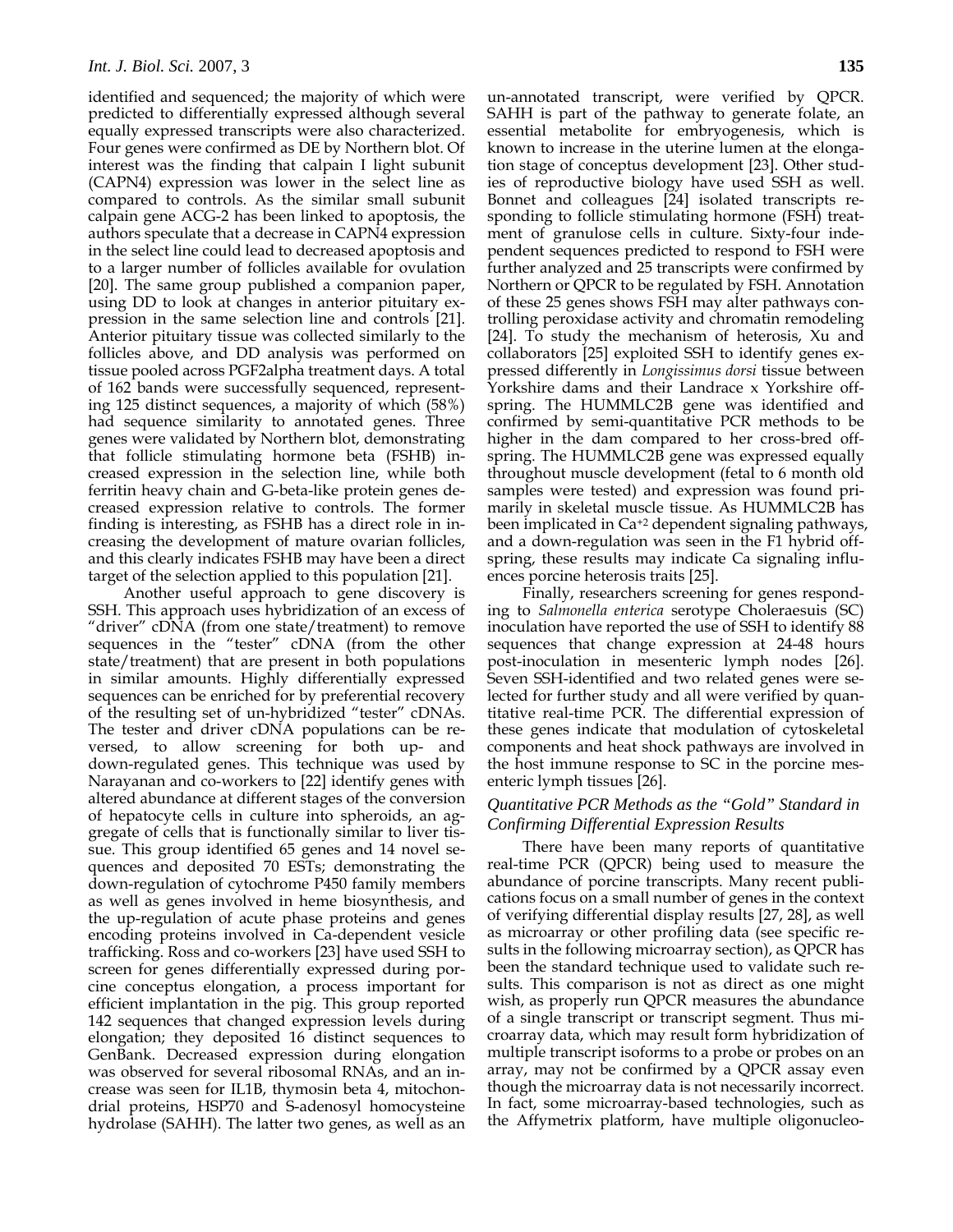tides that interrogate multiple locations along a gene transcript. Thus data may be available to identify differential abundance of different segments of transcripts, allowing measurement of differential expression of splice variants. On the other hand, QPCR is clearly more sensitive and often shows an increase in the level of difference (fold change) between the class or treatments being compared than seen in microarray data. It is therefore important to recognize both the strengths and weaknesses of each of these techniques in such confirmation studies.

QPCR is traditionally not viewed as a high-throughput screening tool, due to lack of a large sets of specific assays available for porcine transcripts as well as the relatively high cost per gene and biological sample assayed. Recently, however, a large number of validated QPCR assays have become publicly available

(http://www.ars.usda.gov/Services/docs.htm?docid =6065) through the efforts of a collaborative group headed by Harry Dawson and Joan Lunney at USDA-ARS-Beltsville. This group has developed and tested 474 QPCR assays based on the Taqman fluorescent dual-labeled probe technology (PIN database v. 3.7 as of October 2006; H. Dawson, personal communication). These assays focus on genes in immune and nutrition/metabolic pathways, but include assays for many signaling molecule of general interest. Dawson, Lunney and co-workers have used such high-throughput QPCR to assay expression of many genes responding to pathogenic parasites [29], PRRSV vaccination [30], and have contributed nearly 150 QPCR assays to recent microarray confirmation studies by our group [31, 32, Wang et al., submitted] described below. Other groups have used a significant number of QPCR assays to validate microarray data, including Passerini et al. [33] (27 genes); Ponsuksili et al. [34] (10 genes); and Okomo-Adhiambo et al. [35] (10 genes); these papers are discussed in the microarray section.

The QPCR technique can, of course, be used to measure gene expression independently of microarray confirmation. Examples where 4 or more genes were quantitatively assayed with or without microarray data include measurement of response to LPS [36], to infection [26, 29, 37, 38], or to islet graft rejection [39]; measurement of promoter activity *in vitro* [40, 41]; assessing expression of gene family transcript isoforms [42]; measuring responses during parthenogenesis [43, 44] or oocyte/conceptus development [23, 45]; brain response to early weaning/isolation [46, 47]; multi-tissue response to carnitine treatment [48] or liver response to dietary treatments [28, 49]; differences across specific muscle types [50]; and differences between stented and unstented arteries [51].

### *Microarray Hybridization Studies have Dramatically Expanded our Knowledge of the Porcine Transcriptome*

The use of miniaturized arrays of individual gene sequences to survey or "profile" the expression levels of hundreds (later; thousands) of transcripts within a cell or tissue was first published by Schena et al. [52], although reports of larger dimension element arrays (dot blots, etc.) had already been published, including early work on porcine muscle EST expression patterns [3]. The main technological advances by Schena and colleagues were 1) the use of robotics to place very small amounts of gene sequences very closely together, minimizing reagent use and allowing the use of standard size glass microscope slides as the solid substrate, and 2) the independent labeling, by fluorescent substrates, of the of the RNA samples to be compared, allowing for simultaneous measurement of hybridization of labeled cDNA to each probe on the array. Initially, the criteria for finding DE genes in the comparison at hand was limited to an intuitive but statistically unsupported two-fold difference in fluorescence levels. Later, additional experimental designs and data analyses became statistically rigorous. Such analytical methods have become a significant field unto themselves [53].

Much of the data and publications described below are in the very early stages of understanding RNA expression profiles, as the field of transcriptional profiling is relatively new, and especially so for work in the livestock species. Many early papers were limited in scope, with relatively few elements and scarce biological replication, which is critical for adequate statistical rigor. Initial insights as to new aspects of tissue and cellular function have been gleaned from pig microarray data, and connections between datasets are made where possible and appropriate. However, an increased depth of data as well as more comprehensive tools will be required to fully comprehend and integrate the massive amounts of data already collected across many different tissues, systems and perturbations. Different platforms for porcine expression profiling have been used; these are listed in Supplementary Table 2 and briefly described below. Most of this work used two-color analyses, labeling RNA samples using fluorescent Cy3 or Cy5 conjugated nucleotides and performing a dye-swap, in which samples are labeled with each dye and used in separate hybridizations to eliminate dye effects. Cy3 and Cy5 have different excitation/emission wavelengths, allowing for independent collection of hybridization data from each sample on the same array element. Further, most work described below used a normalization method called LOWESS, (Locally Weighted Scatterplot Smoothing), which corrects for intensity-dependent variation in data. These methods will serve as the default in the discussions below and are not described; however, if some other system and analysis is used, it is mentioned below. Statistical methods to identify DE genes across treatments vary, although ANOVA methods and corrections for multiple testing using false discovery rate calculations appear to becoming the standard. As these methods greatly affect the results, they are noted in the descriptions of experiments. Finally, annotations of DNA elements on the array are an important and growing area of research. Such annotations are most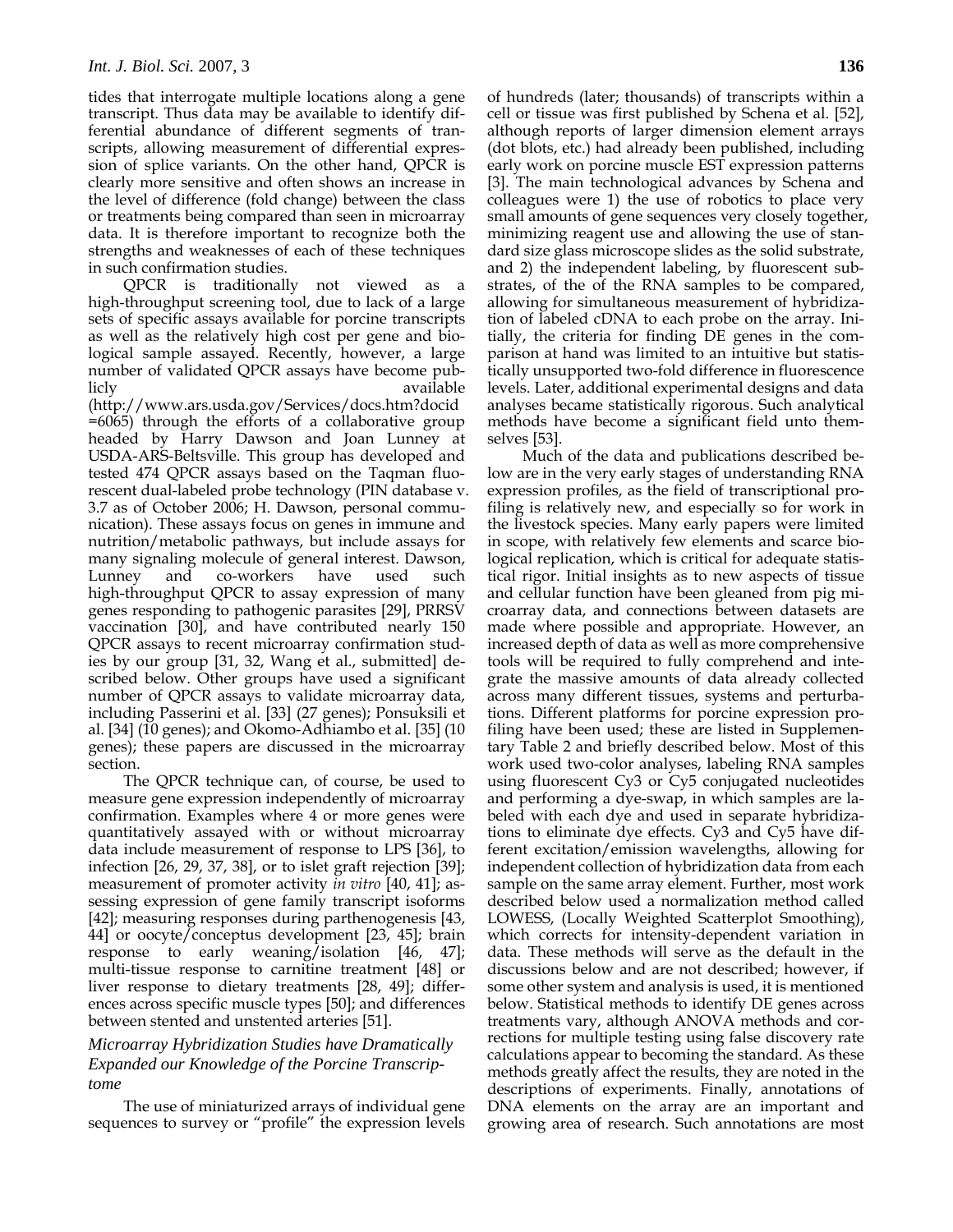often based on sequence similarity to genes whose function is known or has been inferred, in turn, from other gene with similar sequence in another species. Functional annotations can also be obtained from curation of available biological data as complied for genes and pathways at NCBI (http://www.ncbi.nlm.nih.gov/Entrez/query.fcgi?db =gene) or at Mouse Genome Informatics; http://www.informatics.jax.org/). At the Gene Ontology (GO) Consortium site (http://www. geneontology.org/), annotation of a gene's function, where in the cell it performs this function, and its involvement in specific biological processes, can be found. Software to assign GO annotation to gene sequences, such as the DAVID software at NIH (http://david.abcc.ncifcrf.gov/), are very useful and many are freely available. Such functional annotation can be especially helpful in annotating a set of gene sequences that respond similarly to specific treatments; such sequence groups or "clusters" can be identified using a number of clustering algorithms; see the review by Quackenbush [53] for a discussion of current work in this area. In the database section below, we discuss some of the methods being used to evaluate the biological knowledge available on specific genes and groups of genes that are found to be co-expressed. Specific methods used by investigators are also noted in the descriptions below.

Every effort was made to include work published that used microarrays to determine porcine expression profiles. Seven different groups also graciously provided summary details of fourteen different unpublished microarray projects (see Supplementary Table 2). These unpublished projects include studies on reproduction (5); muscle traits (3); genetic effects on expression (2), and host response to infection (2), antibody treatment (1), or stress (1).

## **3. Current Expression Profiling Results in Porcine Tissues and Cells using Microarrays**

#### *Muscle Expression Profiling*

Microarray studies have been used in several species to better understand the changes in gene expression during livestock muscle growth and development [54], and the pig is no exception. One of the first large-scale profiles of porcine skeletal muscle was published by Moody and colleagues [55]. They used a nylon membrane spotted with human cDNA fragments and hybridized this membrane with human and porcine skeletal muscle cDNA. They found that approximately 48% of the spots provided no signal; however, they also established that the hybridization signals were reproducible within sample for both human and pig RNA, and that concordance of results between species high. As this was a test of cross-hybridization, no expression contrasts were reported, but the authors concluded that cross-hybridization appeared promising [55].

Another group has used a cross-species approach

to investigate porcine skeletal muscle gene expression. Lin and Hsu [56] used a human cDNA microarray to identify genes differentially expressed (DE) between Duroc and Taoyuan *Longissimus dorsi* (LD) tissue. They identified 6,400 DE genes with signal 2.5 fold higher that background for both breeds. They used correlation analysis to show a high level of reproducibility as had been found by Moody et al. Among these expressed genes, 117 were found to differ between breeds ( $p < 0.05$ ), less that one would find by chance ( $\sim$ 460 genes). Nevertheless, of the eight genes selected for verification by QPCR, all were confirmed. The majority of DE genes had higher expression in Duroc pigs, including genes for ribosomal proteins, heat shock proteins and myofibrillar proteins, and genes involved in transcription/translation and metabolism-related genes. The authors indicated that the higher proportion of proteins involved in myofibrillar structure in DE genes in Duroc over Taoyuan could explain Duroc higher muscle growth. They further showed that SLIM1, a known myogenesis control factor, was over-expressed in Duroc, providing further clues as to the increased muscle growth rate in Duroc [56].

 A different pioneering approach for skeletal muscle profiling was reported by Bai and others [50], where a porcine microarray, consisting un-sequenced cDNA clones from fetal and neonatal LD tissue libraries, was used for expression profiling of LD (as a white muscle type) as compared to *psoas* muscle (as a red muscle type). Genes identified as having muscle-type specific expression were defined as those having a normalized *psoas*/LD ratio of > 2.0 or < 0.7, and these cDNAs were then sequenced and annotated. Genes with a high *psoas*/LD ration (70 clones) included 16S and 18S ribosomal RNAs and NADH dehydrogenase subunits 3 and 6, fructose-1,6 bisphosphatase and members of the casein kinase 2 complex or targets of that pathway. Many genes highly expressed in LD (50%) included many of the fast isoforms of muscle fiber proteins and about 25% included genes involved in glycolysis such as GAPDH. In the last 25%, the authors highlighted the tumor suppressor gene, bin1, as it has been linked to myoblast differentiation in culture. Four genes predicted to be DE (GAPDH, bin1, MyHC2b and one novel gene) were tested by QPCR and all were confirmed, although bin1 was higher in LD in only 3 or 4 pigs tested. The authors propose that this method of arraying non-sequenced clones is useful in finding genes DE in species with little genome characterization [50]. However, as this lack of information eases, this advantage becomes less important and the inefficiencies on spotting duplicate unknown cDNAs become significant. Members of this group used the same array to investigate the molecular changes in response to dietary restriction (20% less protein, 7% less energy, termed the LPE diet) in porcine LD and *psoas* muscles [57]. In both muscle types, the LPE diet resulted in higher intra-muscular fat and caused twice as many genes to show higher expression as compared to the control diet treatment. The authors sequenced these DE genes and identified genes in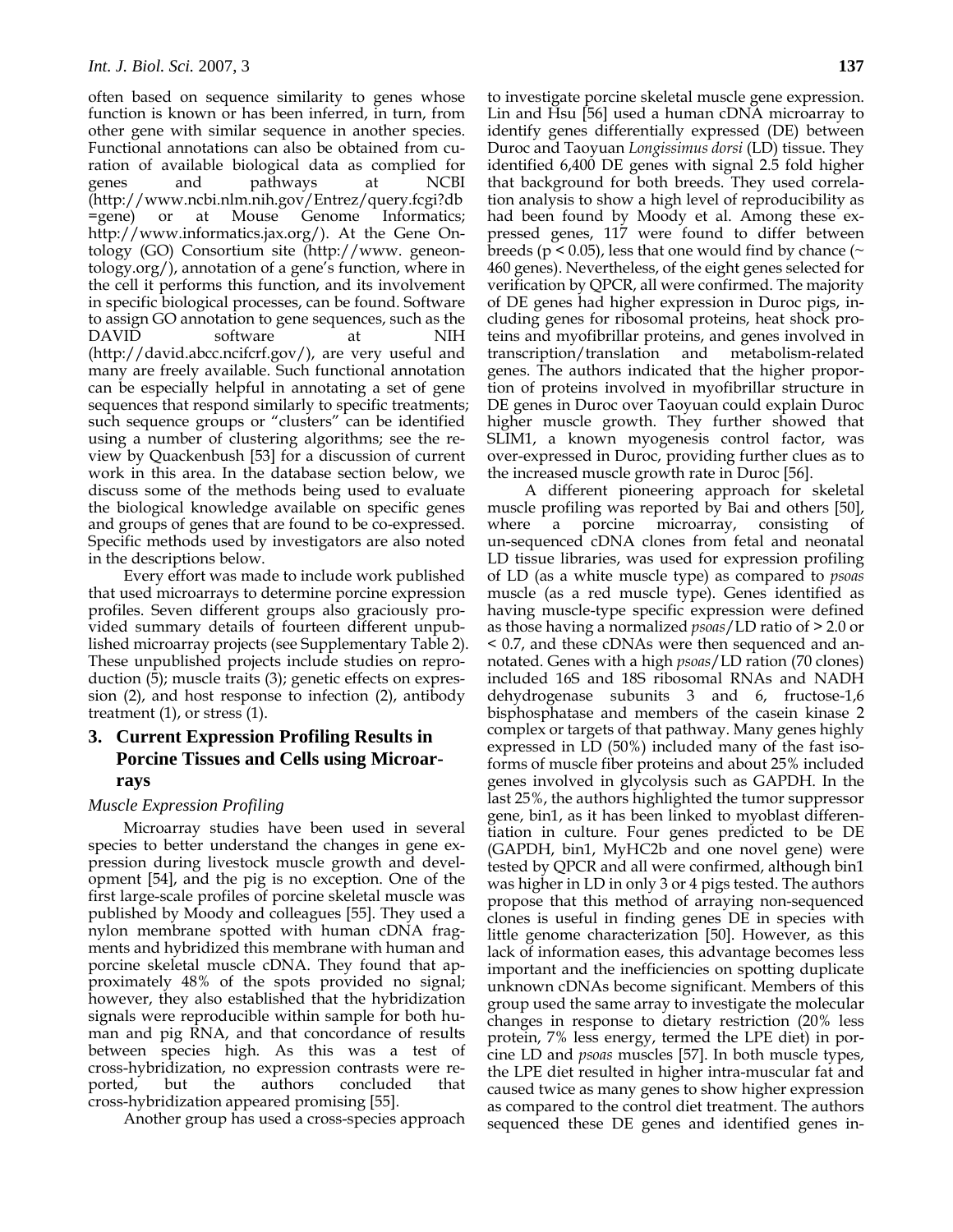volved in turnover of protein, fat and carbohydrate, as well as genes involved in growth, mitochondrial function, translation and glycolysis. QPCR analysis verified the microarray data for several genes and indicated several systems were involved: the increase in intramuscular lipid (phytanoyl-CoA- hydroxylase and delta 9 desaturase); energy (creatinine kinase); fiber type specificity (MyHC2a, 2b); and muscle growth (cbl-b, kc2725, P311). The P311 gene, increased by LPE diet in both muscle types, is interesting as the authors further showed that P311 was increased during C2C12 myoblast differentiation [57].

 The use of sequenced porcine ESTs to create an expression profiling tool was first published by Zhao and others [58]. This group initially arrayed known ESTs and tested for detectable hybridization signal using muscle RNA from two fetal ages [day (d) 75 and d105] and two postnatal ages (1 week and 7 week) as targets. The ESTs that provided a clear signal were re-arrayed to generate the test array, which was then used to profile the fetal (d75) and postnatal (1 week) targets. A mixed linear model was employed to identify 28 genes with stage-specific expression (defined as two fold difference in expression between stages with P < 0.01). Of these, 19 genes matched known human genes, and included elongation factor 1 alpha, a number of ribosomal proteins (12), GAPDH, and structural proteins such as vimentin and tubulin. Five of these genes were tested and confirmed by Northern blot analysis of RNA representing seven stages of muscle development, from d45 to 7 week postnatal. The results with intermediate filament (IF) protein family members vimentin and desmin (tested as an additional control) confirmed protein-level data [59] that vimentin expression dramatically decreases during prenatal muscle development while muscle-specific IF protein desmin increases. The authors conclude their membrane and radioactive-labeling approach is a low cost and accurate expression profiling method to find DE genes of biological interest [58].

 Two papers that appeared recently studied myogenesis by using an array containing cDNAs selected for their roles in myogenesis, energy metabolism, and myofibrillar structure, as well as additional skeletal muscle ESTs. The first paper [60] reported the expression pattern for these genes during seven stages of gestation, d14 to d91, covering the two stages of myogenesis in the pig (d30-60 and d54-90). Taking advantage of known annotations, genes were divided into functional groups for analysis. Genes both stimulating and inhibiting muscle differentiation as well as muscle structural genes had a peak of expression at d35, and declined thereafter. Genes in the glycolysis pathway decreased early then had a peak of expression at d77. The number of genes showing expression from d14 to d91 increased for the myofibrillar group, while the number of expressing myogenesis-affecting genes and differentiation-stimulating genes decreased from d14 to d49, then increased from d49 to d91. The expression pattern of five genes presenting the major annotation groups (myogenesis: EPO-receptor, beta-catenin, and TGF beta2; energy metabolism: GAPDH; and structural: COL3A1) was tested and confirmed by QPCR, although statistical analysis of these data was not described [60]. In a second paper, Cagnazzo and collaborators used the same microarray and tissue sampling to compare expression between the Duroc and Pietrain breeds [61]. The authors found that energy metabolism genes were consistently higher in Pietrain over Duroc for all ages except d35 in which this ratio was reversed. On the other hand, fatty acid metabolism genes had the opposite profile: higher levels in Duroc from d14 to d49, then higher in Pietrain at later ages. They found myogenesis apparently initiated earlier in Duroc pigs, as the expression of proliferation and differentiation genes was higher at d14 and d35 in this breed; this was reversed at later stages. Muscle structural genes also showed higher expression in early Duroc embryos, and after d49 expression was higher in Pietrain samples. The same five genes as assayed in te Pas et al. [60] were tested by QPCR and all results were consistent with the microarray data, although, as for the te Pas paper, no statistical analysis was discussed. The authors conclude that, as a delay in fiber formation has been associated with higher fiber numbers in other species, their finding that Pietrain myogenesis is delayed relative to Duroc may explain the Pietrain higher adult muscle mass [61].

 Two reports have been published looking at porcine heart gene expression as a model for human disease. Lahmers and co-workers [62] used a novel array consisting of 50 mer oligonucleotides representing each of the 363 exons of the enormous human titin gene. They investigated rabbit, mouse, rat, and pig myocardial gene and protein expression from adult left ventricular tissue. In preliminary validation using pig soleus adult tissue, they found that 92% of the exons expressed in human soleus were also expressed in the corresponding pig muscle. For pig myocardium, the authors reported ~20 exons were fetal-specific and these were very similar to human fetal-specific exons [62]. In the second report, Lai et al. [63] used a human cDNA microarray to determine genes whose expression changes during atrial fibrillation. Nearly 500 genes showed DE, with genes annotated in cell signaling and cell communication over-represented, while the second largest group were genes involved in gene regulation. A single gene, MLC-2V, was tested and confirmed by QPCR. The authors indicate that many of these genes had not previously been associated with atrial fibrillation, and thus further study on these genes is warranted [63].

#### *Reproductive Tissue Expression Profiling*

A number of papers have been published in the past two years on the use of microarray to study reproductive tissues, primarily the ovary (3) uterus (1) and testis (1), but also on the developing embryo/conceptus (2). As described above in the DD section, Gladney and colleagues [20] have studied the expression profile in ovarian follicles collected from animals selected for improved litter size and in a random-bred control population. In addition to DD, mi-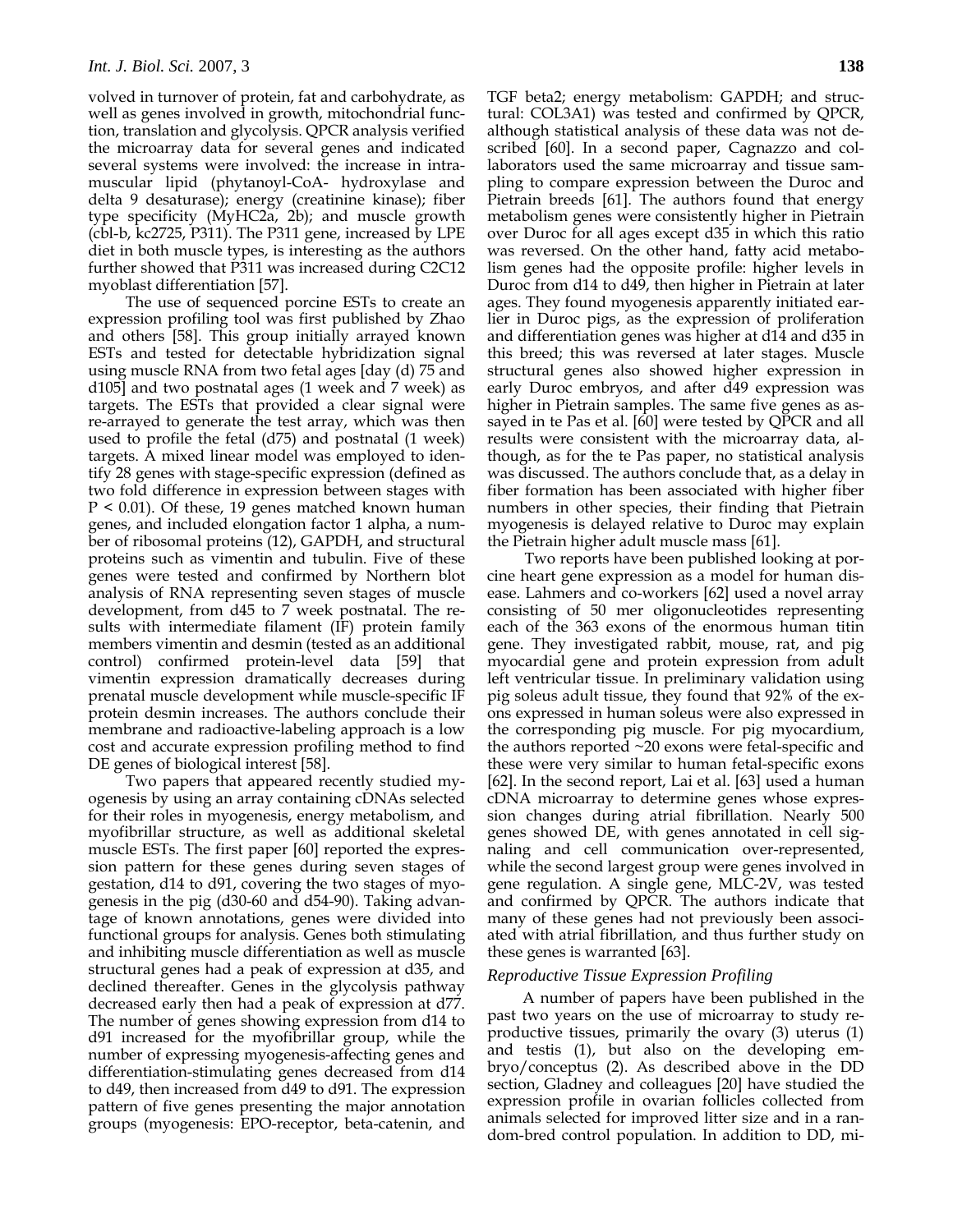croarray analysis of pooled follicles from these two populations was performed by using two different Incyte UniGEM human cDNA microarrays. Based on two-fold differences only, they identified 33 and 21 DE genes using these microarray platforms, and found little overlap in the two lists of genes. Northern blot analyses of three genes (follistatin (FST); early growth response 1, nuclear family receptor 4A1(NR4A1)) confirmed the microarray results for FST and NR4A1 [20]. This group has built on this early work, using a porcine cDNA microarray to profile the expression pattern of ovary and follicle tissue from the select and control lines of pigs [64]. A mixed-model analysis identified 72 ovary and 59 follicle genes DE between these two lines. In contrast to the data obtained with the human microarrays, 32 genes (about half of the total) were found DE in both tissues, providing a measure of confidence in these results. Northern hybridization using probes for calpain light subunit I and cytochrome p450scc (P450scc) genes were used to confirm the microarray data for both genes. Overall, the lists of DE genes contained both genes known to be expressed during folliculogenesis as well as genes not previously associated with this process. The authors highlighted DE genes involved in steroid biosynthesis (Collagen type I receptor, P450scc, STAR, 3betaHSD, CYP17 and CYP19) and tissue remodeling (PAI1) that could provide mechanistic clues for the difference in ovulation rate seen between these lines, and they indicate further ontogenic studies of these candidates would be helpful in such interpretations [64].

 Gene profiling was used successfully to study the process of luteinization by comparing pre-estrous preovulatory ovarian follicles to luteinized follicles on day 2 of estrous prior to ovulation [65]. A custom porcine cDNA microarray was created from clones selected from the ovary EST library project described above [9]. Microarray data collected on these two types of follicle was produced using a reference design; the reference was an RNA mixture from all follicular stages, and data normalization and the Welsh t-test were used to identify 150 DE genes ( $P \le 0.01$ ) between follicle stages. The authors reported the major classifications for the 107 genes decreased from pre-estrous to luteinized post-estrous follicles were cytoskeletal structural and regulatory proteins, chromatin component and nucleic acid-binding proteins, metabolic enzymes, oxidative response proteins, cAMP receptor pathways proteins, and cell proliferation/differentiation pathways proteins. For the 43 genes increased in the same comparison, the major annotation groups were cell adhesion; migration, growth inhibition; and angiogenesis. Some functional categories were observed in both lists, including different genes involved in steroidogenesis, proteolysis and metabolism. In validation work, four genes (CYP17A1, 3beta-HSD, LHCGR, and PLANH1) were tested by QPCR and results showed similar patterns to the microarray data, although statistical evidence was not discussed. The authors note that many genes, whose function and expression patterns were known previously to be involved in folliculogenesis, were identified in this analysis and this further validates their results. Many of the identified genes were novel with respect to luteinization, however, and are interesting candidates for future study of this process [65].

 Two manuscripts have been published on expression profiling in the developing porcine embryo. Lee et al. [66] used a custom cDNA membrane array to initiate microarray studies on the elongating, peri-implantation embryo, a morphological transition critical for successful implantation. Concepti from four stages of this transition (small spherical, large spherical, tubular and filamentous forms) were collected and profiled using the above array. The minimal quantities of embryo tissue available required an amplification step; preliminary hybridizations with un-amplified and amplified material indicated amplification did not introduce bias. Nine genes were declared as DE using three criteria. Two genes met the stringent Bonferonni test for multiple testing, four genes were DE at p  $\leq 0.001$ , while the remaining three genes had  $p \leq 0.01$ and at least a two-fold difference in expression between stages. Four genes covering these three categories (STAR, TGFbeta3, interleukin 1 beta (IL1B), and thymosin beta 10) were selected for QPCR confirmation and all four showed statistically significant differential expression in both QPCR and hybridization data. The IL1B results confirm reported SSH [23] and EST frequency data [7, 8] and the thymosin beta 10 results agreed with data reported by Smith et al. [7]. Further, the STAR gene has been shown to increase in expression by SAGE data [14] and by follow-up Northern, QPCR and protein level analysis by the same group [15]. These confirmations verify the results of the Lee et al. study [66], which contributed additional genes for understanding of the rapid transition spherical to filamentous conceptus which is nearly unique to the pig.

 Whitworth and others [67] developed a custom cDNA array containing genes collected from cDNA libraries from ovary, embryo, oocyte, oviduct, uterus, conceptus and fetus, to determine genes DE across several stages and modes of embryogenesis. These included *in vivo* produced germinal vesicle oocytes (pgvo), four cell embryos (p4civv) and blastocysts (pblivv), as well as *in vitro* produced four cell embryos (p4civp) and blastocysts (pblivp). An ontogenic study from oocyte to blastocysts (all *in vivo* samples) showed ~ 2,000 to 4,500 DE genes. A comparison of *in vivo* to *in vitro* embryos identified 1,409 (p4civv versus p4civp) and 1,696 (pblivv versus pblivp) DE genes. False discovery calculations for the latter two comparisons eliminated nearly all of the DE genes, and a condition tree clustering did not show evidence that *in vitro* expression patterns could be easily distinguished from the *in vivo* patterns. In the ontogeny study results, similar clustering showed each stage correctly clustered together and that, as expected, the two earlier stages clustered more closely together. QPCR validation of seven genes from these comparisons was performed and of the 21 pair-wise comparisons available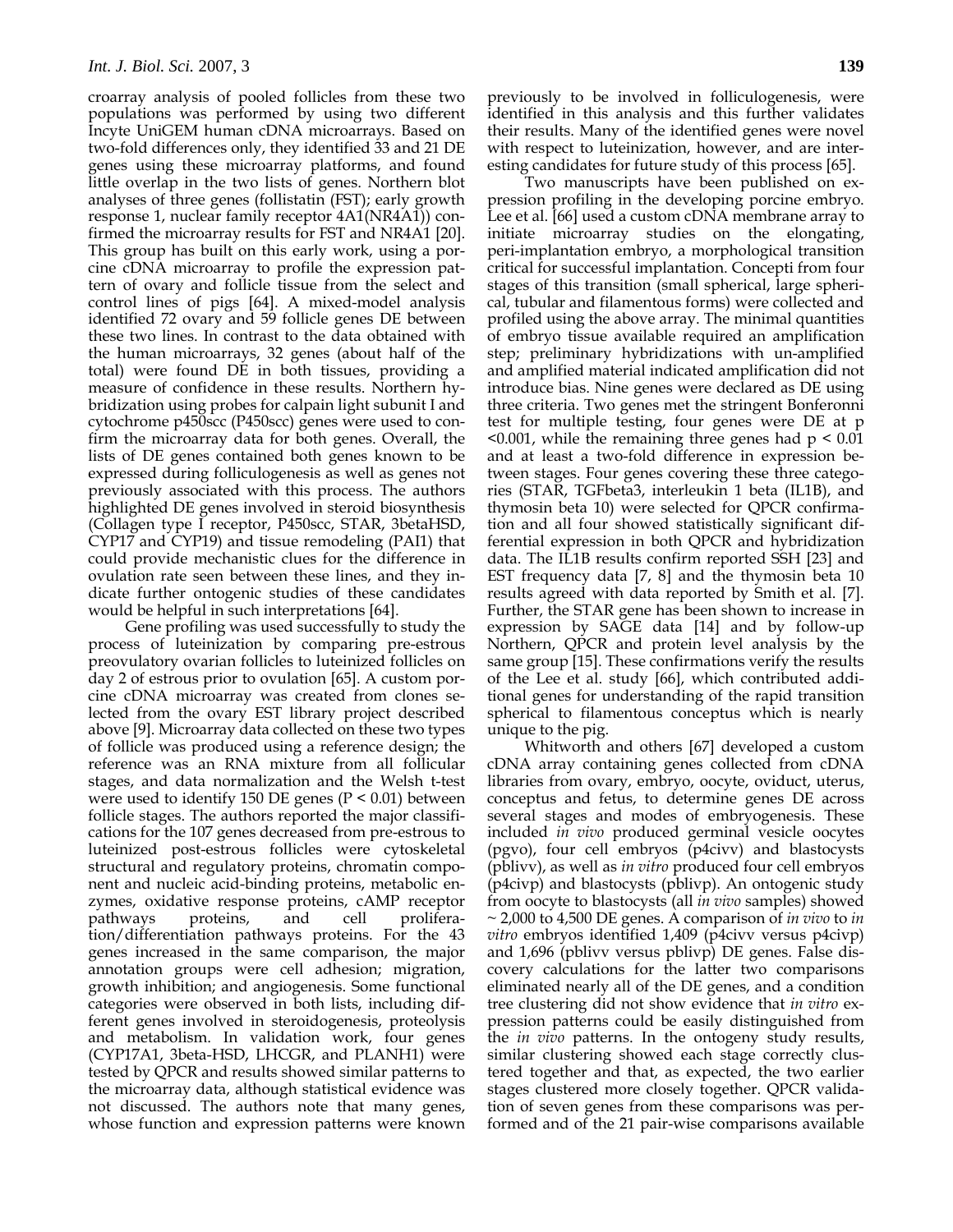in the microarray data for these seven genes, 20 were confirmed by QPCR. The authors found that genes induced in the transition from germinal vesicle to four cell embryo were similar to those reported for the same transition in the mouse, and included nuclear structural and functional proteins, while genes decreased during this transition included those involved in cell adhesion receptor activity, mitotic cell cycle, transporter activity and M-phase microtubule activity. Genes increased in blastocyst as compared to 4 cell embryos included ribosome, hydrogen ion transport and cation transport activities. Many examples were discussed showing much of this data is similar to that reported in the mouse, although many differences between pig and mouse profiles were observed. The authors correctly note that this analysis is just the beginning of understanding the transcriptional program during early embryogenesis [67].

This group has also used this array to investigate gene expression changes during the estrous cycle and pregnancy in the porcine endometrium [68]. They collected RNA at seven times during the estrous cycle (0, 3, 6, 10, 12, 14, and 18 days post-estrous), and used a reference design to identify genes DE across the estrous cycle. The reference RNA consisted of a mixture of RNA from the tissues used to make the array, see above. Genes were identified as DE using ANOVA with Benjamini-Hochberg correction to control for multiple testing, with the added criteria that the gene must be at least twice as abundant as seen in the reference. The number of DE genes varied by day of estrous, with a minimum of 118 genes on day 0 and a maximum of 542 genes on day 12. Clustering of these genes using k-means methods identified six main patterns of expression across the estrous cycle. Several of these patterns (i.e., DE on day 0; DE on days 3 and 6; DE on days 10-14) are coincident with specific known functions of the endometrium: a) sperm maturation; b) blastocyst growth and position; c) conceptus development and attachment, respectively. They also used EASE software to connect GO terms to these clusters, where, for example, in the day 0 cluster immune cell markers and cytokine genes predominated; within the day 10-14 cluster, many DE genes were annotated with tyrosine receptor kinase activity function. Using cluster and EASE results as a guide, seven genes were selected for QPCR based validation; all resulting QPCR data was consistent with the microarray results, although statistical significance of the QPCR results was not discussed. The authors conclude that these data on the global expression patterns with the cycling uterus will guide transgenetic and cell transfer approaches to improve reproduction efficiency [68].

Finally, Stewart and colleagues have reported [69] the use of a human cDNA microarray to assess testicular expression patterns in boars differing in steroidogenesis levels. The RNA from animals (n=4) with known high plasma estrone was directly compared to RNA from low plasma estrone boars in paired hybridizations. Genes with statistically significant differences between the two states were identified using

Student's t-test and Benjamini-Hochberg correction for multiple testing. Seven genes were found by this method to be more highly expressed in the high estrone boars ( $p$ < 0.05). Five of the genes tested were verified as DE using QPCR, and included CyB5, Cyp19A1, SAT, FTL, and DNASE1L1; the authors note that the fold changes were much higher than those observed in the microarray data [69].

#### *Immune Response Expression Profiling*

The immune response is highly complex, with multiple tissues and cell types communicating information that is contextual and changes during early inflammatory stages as well as during inflammatory resolution and the adaptive immune response, and changes can also be long-term through immune memory. Hammamieh et al. [70] have developed useful data on variability among pigs within peripheral blood mononuclear cells (PBMC). Using a human cDNA membrane array, they measured the PBMC expression profiles of ten Yorkshire piglets. They found 19 DE genes, which were annotated as stress response, immune response, and genes involved in transcription. This group then used this same array in a follow-up paper comparing expression profiling of human PMBC exposed *in vitro* to staphylococcal enterotoxin B (SEB) to profiling data of PBMC from piglets intoxicated with SEB to LD95 *in vivo*. Using a supervised learning procedure for class prediction to compare these two datasets and by using a separate training dataset of gene expression profiles of human PBMC infected with eight separate pathogens, they were able to identify a set of 16 genes predictive for SEB exposure [71].

 A separate group has also reported [72] the development of tools for assaying gene expression responses in immune cells. This group selected 20 cytokines, 11 chemokines and 12 receptors relevant to immune response, and developed a cDNA array containing these genes. They then validated the resulting array by interrogating RNAs isolated from control or phorbol ester/ionomycin stimulated PBMC from pigs. Expression patterns obtained through hybridization of radioactively labeled cDNAs to the array followed closely the expected expression patterns published previously for most of these genes, indicating this focused immune array can be used for profiling the porcine immune response [72].

 Afonso and co-workers [73] have used a cDNA microarray constructed from a swine macrophage library to compare expression profiles from macrophage cultures infected with two forms of African swine fever virus (ASFV). One infection used a parental ASFV (Pr4) while the alternate infection used a mutant virus (Pr4delta35) deficient in two genes that control growth of ASFV in macrophages. RNA was collected at 3 and 6 hours post infection (hpi), and t-test analysis of the 3 hpi hybridization data indicated a total of 38 genes were found to be up-regulated 2 fold or more in the Pr4delta35 infections as compared to the Pr4 infections, while 133 genes were down-regulated. The up-regulated genes, responding only to the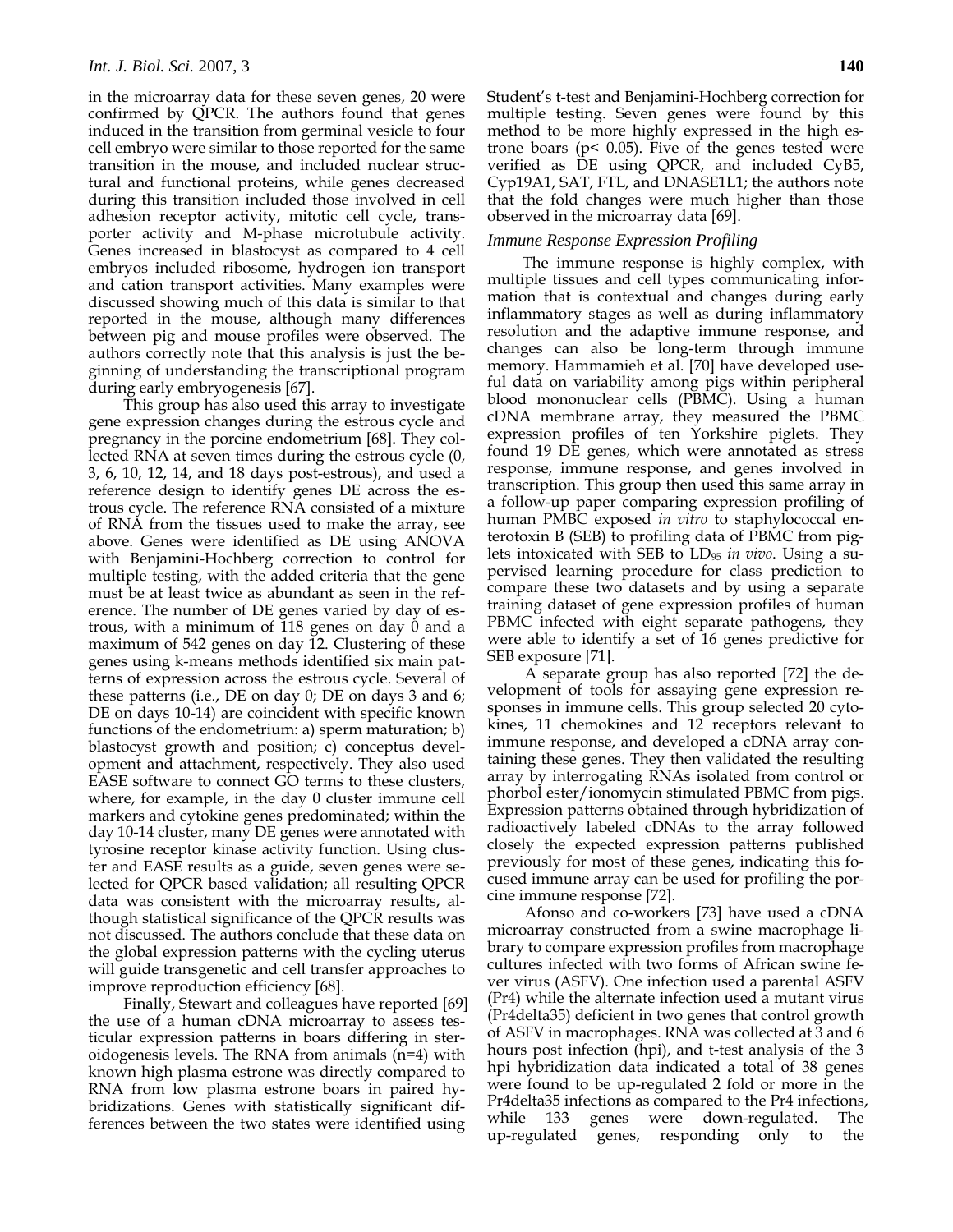gene-deleted virus, included many interferon-regulated genes. Control experiments with mock-infected cultures, as well as Northern blots and or QPCR of 14 test genes, showed this data to be reliable. Interferon regulation of response to Pr4delta35 virus was further confirmed by the expression profile observed for an inhibitor of IFN-induced antiviral protein, which was decreased in Pr4delta35 infected cells [73].

 Another analysis of blood cell response to infection has been published by Moser et al. [74]. This group is interested in finding genes that may control susceptibility to bacterial disease. A microarray containing cDNAs from ten immune cell types and tissues was used to interrogate expression in peripheral blood leukocytes isolated from the two most extreme responders to an *Actinobacillis pleuropneumoniae* (A.p.) infection. The RNA was collected from all 18 pigs in the infection study just before  $(T=0)$  and 24 hpi  $(T=24)$ . The experimental design was a reference design and used either uninfected leukocyte RNA or a 1:2 mixture of muscle and leukocyte RNA. A sophisticated mixed model analysis was used to identify DE genes from T=0 to T=24 for each pig. The authors reported a list of 128 genes was decreased during infection in the resistant animal and increased in the susceptible animal, and a second cluster of 179 genes with the reverse pattern. The origin of the genes in the first cluster was predominately a cDNA library created by subtraction of liver expressed genes from genes expressed in lymphocytes, indicating an immune system origin. The cDNAs found in the second cluster primarily arose from a library created from A.p. infected leukocyte RNA subtracted by uninfected leukocytes. No specific genes were mentioned; however, the apparent immune response indicated genes relevant to this infection were identified [74].

 Several papers have been recently published that use microarray analysis to investigate the transcript profile of the intestine and associated lymph tissue. Dvorak and colleagues [75] describe the generation of over 3,000 ESTs from a cDNA library of Peyer's Patch, a mucosal tissue of the intestine, and the development of a custom cDNA microarray from these clones. The microarray was used to assess expression across total library cRNA from un-stimulated Peyer's Patch tissue compared to stimulated Peyer's Patch total cRNA. The latter cRNA was a pool of RNAs from cell cultures stimulated for 3 hours in tissue culture chambers with SC, lipopolysaccaride + cholera toxin, or Phorbol ester + homocyclic AMP + concanavalin A. Additional preliminary hybridizations comparing the normal un-stimulated library, the stimulated library and the pooled and subtracted library were run in duplicate with dye swap. A number of genes were found to be differentially represented among these three libraries, indicating the pooling and subtractions was successful [75]. This group then used this microarray to examine expression differences between juvenile Peyer's Patch (JPP) and adult Peyer's Patch tissue [76]. The hybridization analyses used a reference design, with the reference being pooled mesenteric lymph nodes (MLN) from young pigs. The Student's t-test with Benjamini-Hochberg correction was used to identify DE genes in JPP compared to reference. Using as minimum fold change value of 1.5 (based on JPP:JPP self hybridization analysis) as an additional criteria, 24 genes were identified as DE, and all but 2 of these were more highly expressed in JPP compared to MLN. Hierarchical clustering of these DR genes across the four individual pig samples indicated significant variation among animals. Seven of these ESTs and thirteen additional non-differentially expressed ESTs were tested by QPCR in JPP, MLN and adult PP. Of 18 ESTs with QPCR data for JPP, there was a positive correlation (correlation coefficient =  $0.48$ ) between the JPP/MLN rations for QPCR and microarray. Several genes (AECC, GW112, SPAI, PSP) had much higher rations in the QPCR data (100 to 1,000 fold) than seen in the microarray data. In QPCR comparison between JPP and adult PP, several genes were highlighted. Five genes, MARCKS, CIDE-B, GW112, PSP, and PROLI, were much more highly expressed in JPP as compared to adult PP, while MHCII-DR was more highly expressed in adult PP. The genes CIDE-B, GW112, and PSP are interesting as these are annotated as growth and apoptosis-regulating genes associated with responses to normal and/or abnormal intestinal microflora [76].

 Additional microarray-based analysis of the intestinal response to bacteria, in this case *Escherichia coli* and *S. enterica* serotype Typhimurium (ST), has recently been published by Niewold and collaborators [77, 78]. In these reports, this group used a model of *in vivo* infection, called small intestinal segment perfusion (SISP). They created a cDNA array using jejunal intestine ESTs and have used this array to measure expression in jejunal tissue after infection with an enterotoxigenic *E. coli* (ETEC) strain, or mock-infected pigs [77]. Fifteen genes were declared DE when the fold change in expression between uninfected and infected tissue (within a SISP loop in the same animal) was  $>4$  or  $\leq 4$  and the false discovery rate, as calculated by significance of microarray, was < 0.02. One of these, PAP, was thirty-fold higher in infected tissue; the other genes were not identified. The PAP expression pattern was confirmed by Northern blot analysis [77]. In a second report [78] using the same array and SISP technique, the same group looked at the response to ST. Jejunal RNA collected from several locations in the jejunum after mock-infected or ST infected jejunum at 2, 4 or 8 hpi was used in microarray hybridizations; they pooled tissue samples from 4 animals so unfortunately there was no biological replication. Spotfire software was used to find DE genes with fold differences  $\leq$  1.58 or  $\geq$  1.58 and p  $\leq$  0.025 relative to mock-infected jejunal RNA. Seven genes were found DE between either the 4 or 8 hpi samples as compared to mock-infected tissue. Three genes (MMP1, PAP, and STAT3) were DE at both time points, while IL8 and TM4SF20 were DE at only the 4 hpi time, while THO4 and an unknown EST were increased at 8 hpi only. No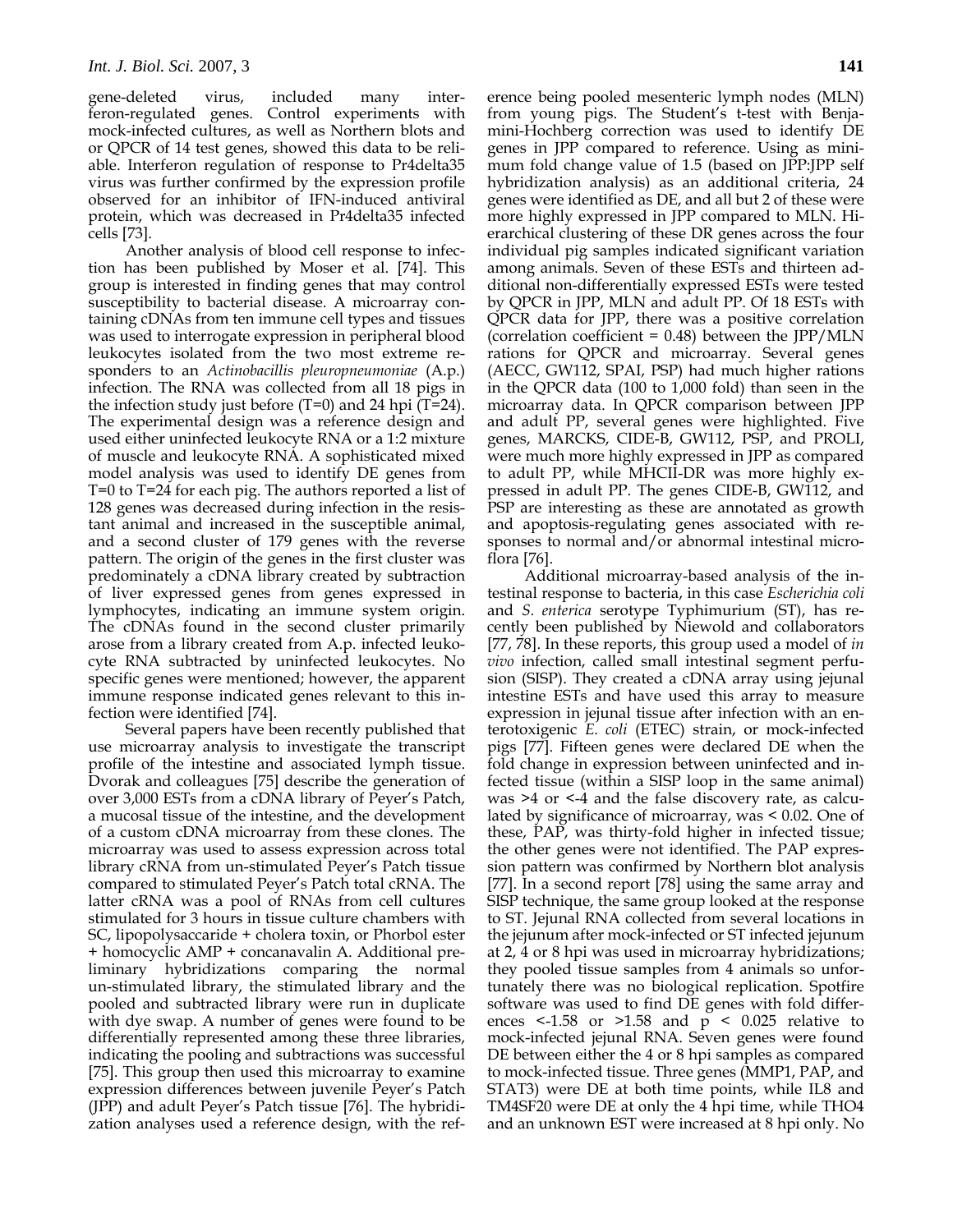down-regulated genes were found. One gene (PAP) was tested using QPCR and was confirmed although the data was not shown. The most interesting result was that STAT3, known to function in an immunosuppressive pathway involving SOCS3, was up-regulated and thus could indicate resolution of inflammation was occurring by 4 hours. Alternatively, the authors suggest that immunosuppression by ST may also be occurring, and that such immunosuppression could be a reason for the very low numbers of identified DE genes by this model. They also acknowledge that, as they collected whole jejunal tissue, the DE gene signal may be swamped by the large number of other cell types in the tissue isolated [78].

 Another microarray was recently used to study the transcriptional response to SC in the gut. Zhao and others [31] used a novel broad-coverage oligonucleotide array (further discussed below in the Tissue Expression Pattern section) to investigate changes in lung expression at 24 and 48 hpi relative to uninfected pigs. A loop design was used in array hybridizations to identify DE genes across these time points. Fifty-seven genes showed DE (P< 0.001, maximal FDR 27%) between uninfected and infected lung. Cluster analysis of these 57 genes showed that, of the 33 genes with annotation, 17 (52%) were related to immune response, apoptosis or tumorigenesis, clearly indicating that the array was useful in identifying relevant genes for this infection. Several genes showed dramatic increases in expression level relative to controls; 25 genes showed >4.5 fold greater expression at 48 hours. These included INDO, IRF1, HSPA6 (known immune response genes), and GBP1, GBP2 and GBP3 (a known interferon-inducible gene family). Interestingly, TGM1 and TGM3, members of a transglutaminase gene family with possible roles in apoptosis and/or antigen processing, increased 31 fold and >1,000 fold, respectively. This gene family has not directly been implicated in the immune response to bacteria in any species, but the known role in apoptosis for TGM genes indicates this pathway is important in the response of the lung to infection. A large number of genes, 61, were chosen for QPCR for two purposes: a) to validate microarray expression patterns (33 genes) and b) to characterize more fully the transcript response to SC (28 genes). The QPCR confirmed 23 of the 33 DE genes tested, and identified six additional DE genes, validating the microarray data from this oligonucleotide array. Overall, the QPCR results showed a strong T helper 1 cell type response in the lung to *Salmonella (*exemplified by induction of IFNG, IL15, INDO, IRF1, SOCS1, TNF, and WARS). These results also demonstrated a strong apoptotic response (exemplified by TGM3, TNFRSF5, TNFSF6, and CASP1 induction) and an antigen processing response (exemplified by MHC2TA, PSMB8, TAP1, TAP2 induction). The classical complement pathway (C1s, C1r) and type 1 interferon pathway (GBP1, GBP2) were were also confirmed as strongly induced, while decrease of T helper 2 cell type response genes (IL4, TPS1, IL13) by 48 hpi was confirmed [31]. These data clearly show the value of the microarray, as well as extensive QPCR analyses, to determine expression profiles during infection that inform us of the conserved and potentially pig-specific biological pathways involved.

A first generation Affymetrix porcine GeneChip® with probe sets to assay over 23,000 transcripts, was recently used to study host mesenteric lymph nodes (MLN) transcriptional response to ST [Wang et al., submitted]. Animals were infected with ST and tissues collected after 8 hpi, 24 hpi, 48 hpi, or 21 days post-infection. RNA was used in standard Affymetrix analyses to produce profiling data analyzed by MAS5.0 and a mixed model ANOVA with false discovery rate control to identify genes DE across stages within infection. Results showed that 848 genes changed their MLN expression level across one or more pair-wise time-point comparisons in the ST infection (p<0.01, fold change >2, q <0.24); about 100-150 genes were found DE at each time relative to uninfected pigs. Of interest was the finding that, in contrast to the strong transcriptional response to SC seen in the lung by 48 hpi [31], a limited induction of genes at 24 hpi with ST was observed. In fact, from 24 hours to 48 hours post infection, many genes decreased their expression. To study this further, cluster analysis and analysis of specific pathways were used to reveal common expression patterns for sets of genes, and identify specific features of the host response to ST infection. In Figure 1, the cluster analysis of all genes found DE in the ST infection is shown; one particular cluster (#4) is highlighted. This cluster, the genes within which on average rose in expression by 24 hours and then decreased by 48 hours, contains a large number of cytokine genes and NFkB-dependent genes known to be involved in the inflammatory response. This result indicates that, in parallel to the clinical features of ST infection where inflammation is mild and peaks at 24 hpi, the NFkB pathways appears to be activated between 8 and 24 hpi, and then suppressed thereafter. The expression profile of 22 genes (seven of which are present in cluster #4 in Figure 1) was analyzed by Q-PCR, and 95% showed statistically significant confirmation of the expression pattern observed in the microarray data [Wang et al., submitted].

*Toxoplasma gondii* is a protozoan parasite that infects a significant portion of the world-wide human population. A secondary host reservoir for this parasite is the pig, and the host interaction between *T. gondii* and porcine cells was recently investigated using cDNA microarrays [35]. The ESTs on the array were selected from immune libraries for likely involvement in immune response, and this selected set was used to assay expression in uninfected kidney epithelial cells (PK13) or after *T. gondii* infection at eight time points after infection (1 hour to 72 hours). Relative to uninfected cells, a total of 263 genes DE genes identified using Student's t-test were found to be induced, and 48 more were decreased, at one or more times after infections. The majority of the induced genes responded to infection within the first 4 hours, and 12 different functional classes of DE genes re-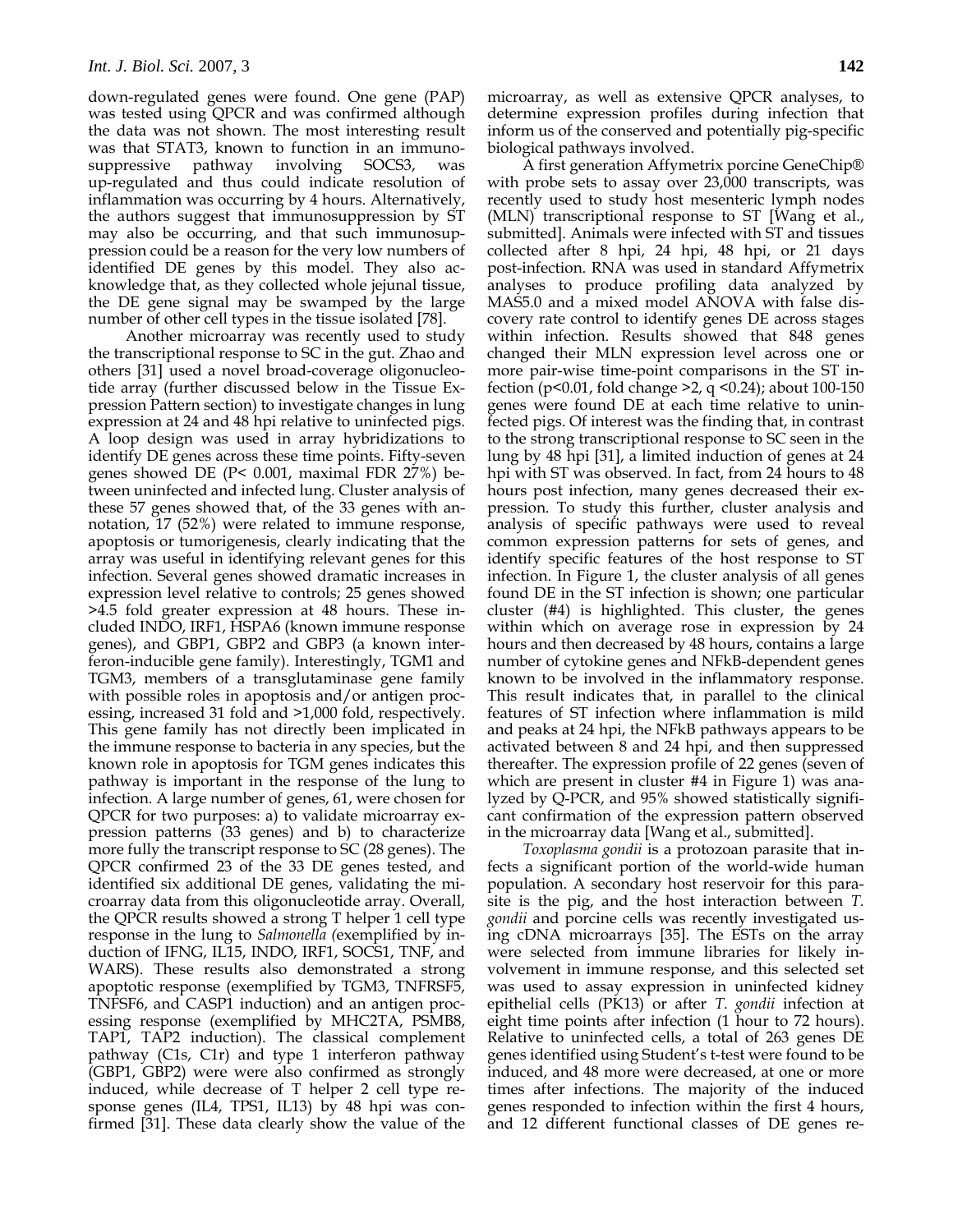sponded, including transcription and signaling, metabolism, immune response, cell cycle, and apoptosis. Eleven DE genes were tested and confirmed by QPCR. The authors concluded that this approach identified many classes of genes that will be useful candidates to study cell-mediated responses, especially apoptosis and NFkB-dependent pathways, to this parasitic infection [35].

#### *Using Microarrays to Determine Tissue-Selective Gene Expression Patterns and Microarray Applications in Other Research Areas*

Most of the microarrays discussed above were developed to ask specific questions in biology. When tools for a specific tissue were not available, some researchers tested the utility of human arrays to profile porcine expression ([55]; see additional papers in Supplementary Table 2). While these cross-species tools can be successful, large-scale porcine-specific tools useful in studying a wide variety of biological questions are available. As discussed above in the infection section, a first-generation porcine oligonucleotide set, representing 13,297 cDNAs and ESTs with broad coverage across tissues, has been designed by Qiagen-Operon in collaboration with researchers in the Swine Sub-committee of the USDA-NRSP8 research project. Zhao and collaborators [32] validated the novel 70-base oligonucleotides on the array by hybridized with targets from porcine adult liver, lung, muscle, or small intestine. A loop design were utilized to collect transcriptome data for each tissue and to identify DE genes across tissues. Using available negative controls (average signal of five Arabidopsis gene oligonucleotides) to calculate a true background level, the large-scale transcriptome for each adult tissue (from 8,358 in muscle to 10,556 in lung) was established as those genes with greater than 3 fold background signal (q < 0.01). Using a criteria of  $P \le 0.001$ and q < 0.003, tissue-selective gene lists were produced, from a low of 147 genes in small intestine to a high of 405 genes in liver. Clustering results of the expressed genes identified a number of patterns across these four tissues that are useful in annotating the array ESTs. QPCR analysis of 11 selected genes across the four tissues was used to verify tissue expression and oligonucleotide specificity (multiple members of gene families tested) and showed statistically significant confirmation of all but 2 genes. These results demonstrated that this porcine oligonucleotide array is informative and the oligonucleotide specificity is high, thus the Qiagen-Operon–NRSP8 porcine array can be used for porcine functional genomics analysis [32].

 A small number of papers have been published recently on explorations of porcine brain (2), liver (2), and adipose (1) tissues. Nobis and coauthors are interested in the expression pattern of genes in the porcine brain and have submitted ESTs from a brain cDNA library constructed from pooled brain regions [79]. In addition, they constructed a brain cDNA microarray, and demonstrated with self-hybridizations of normal pooled brain cDNA (and appropriate statistical corrections) that the microarray can provide quality data when a fold cut-off of 2.0 is used to control false positives [79]. Members of this group have also used this microarray to investigate frontal cortex expression profiles in early-weaned (EWC) pigs compared to nonweaned (NWC) pigs as well as weaned/nonweaned pigs isolated socially (EWI, NWI) in a 2x2 factorial design [46]. Using a replicate loop design to collect data for all comparisons, they found 103 DE genes using a modified t-test that accounts for multiple testing ( $P \le 0.05$ , fold change  $> 1.25$ ). Of these genes, they found 24 of 42 annotated genes had relevant brain functions. Six DE genes were selected for QPCR validation based on DE in specific contrasts, including social isolation (NWI vs. NWC; 14-3-3, CPE, and PEA-15), or social isolation in early weaned pigs (EWI vs. EWC; DBI and ARP2/3) and early weaning in the presence of social isolation (EWI vs. NWI; OAZ2). The QPCR results confirmed the first five genes, and indicated that social isolation in either weaned or nonweaned pigs has effects on neuronal gene expression, but that they did not detect gene expression differences due to weaning alone. The authors postulate this latter result is potentially due to the small study size [46].

A custom oligonucleotide microarray was used to study porcine adipose tissue and stromal/vascular (SV) gene expression [80]. The SV cultures were collected from three stages of growth and development (90-day and 102-day fetal stages, and 5-7 day neonatal stage), and adipose tissue was collected from 105 day fetal and 5-7 day neonatal stages. They identified expression above background for 200 genes in SV cultured cells and 160 genes in the adipose tissue samples. Many of the these genes have been reported to be expressed in adipose cells previously; however the authors highlighted eleven genes not previously so reported, including relaxin, chromogranins A and B, INSL3, FGF12, IGFBP7, GDF9B, BDNF, IL12, and APOR). Three genes were reported as more highly expressed in fetal SV cells as compared to neonatal adipose tissue (IL4, IFNG and IGFBP5) using a t-test of normalized spot intensities [80].

Several papers have reported changes in liver gene expression under a number of treatments. To profile the response to fasting and to treatment with a peroxisome proliferator-activated receptor alpha (PPARG) ligand (Clofibric acid, CA), Cheon and collaborators [49] used a pig skeletal muscle EST array to measure the liver transcriptional profile in normal fed pigs compared to fasted or CA-treated pigs. Liver RNA was pooled within treatment thus no biological replication was available. Genes DE between treatments were identified by as criteria: a)  $P < 0.1$ , b) minimum fluorescent intensity of 1,000 units, and c) 2 fold or greater difference between treatments. In contrast to results from rodents, there was little evidence from the microarray data that fatty acid oxidation related genes were highly induced by either CA treatment or fasting. QPCR assays showed statistically significant increased expression for ABCD3, CAT, CYP4A,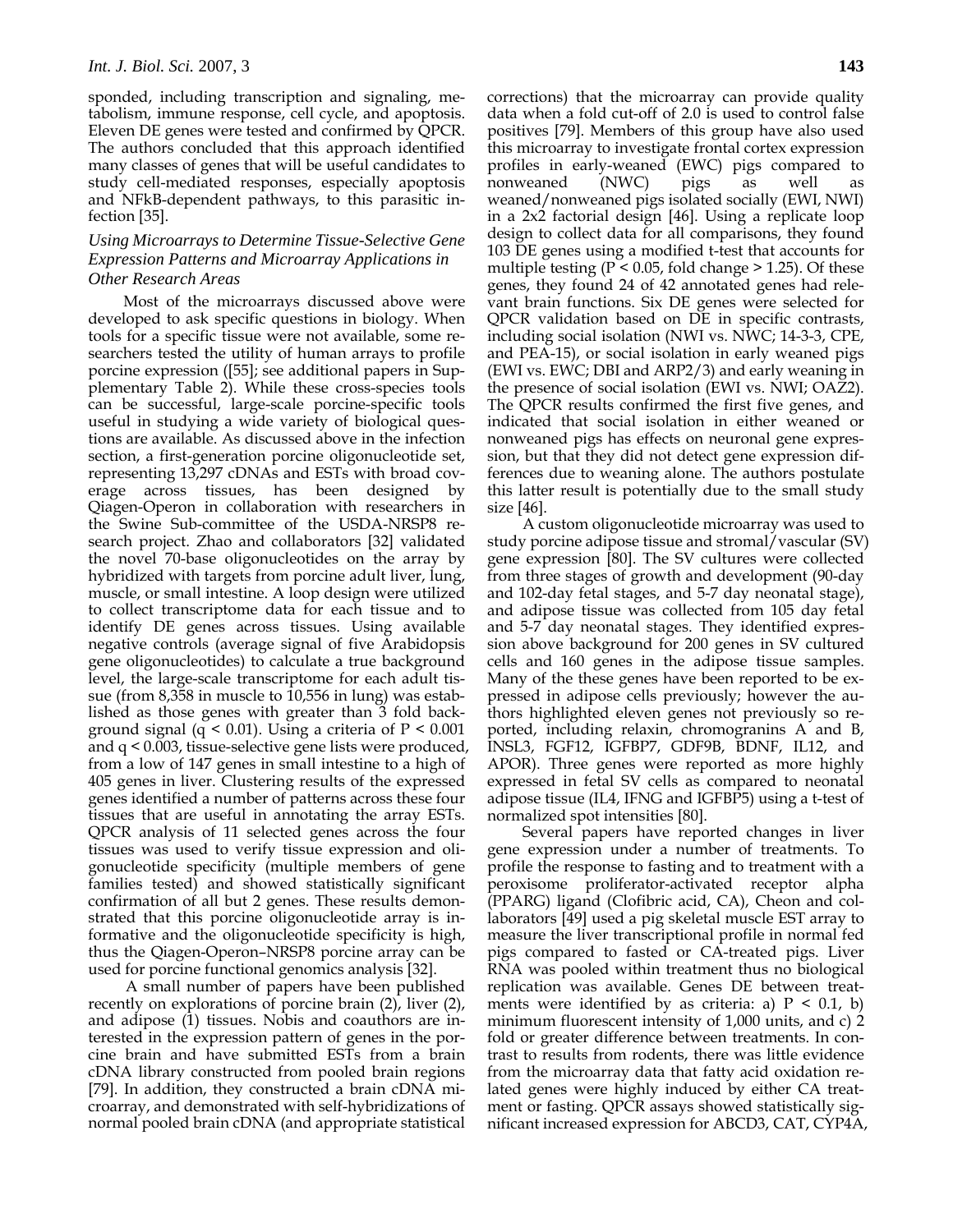ACOX1, and EHHADH by CA treatment, and all but the last two genes were also up-regulated by fasting. The QPCR data showed glucokinase was decreased only in the fasting treatment, while glycogen synthase was increased by both treatments. In fatty acid metabolic pathways, both QPCR and microarray data showed that steroyl-CoA desaturase and fatty acid desaturase 1 were decreased by fasting, but these two genes, as well as fatty acid desaturase 2, were increased by CA treatment. The authors conclude that there are major species differences in the liver RNA response to peroxisome proliferator ligands like CA, although they provide additional evidence that the response to fasting, especially for mitochondrial fatty acid oxidation and ketogenic pathways, is more similar across species [49].

 A recently published study [34] combined microarray analysis, SNP detection within expression candidates, and association and physical mapping analyses to find liver genes affecting carcass traits. These authors intended to capture expression differences related to phenotypic traits (and minimize other genetic differences) by using discordant sib pair analyses. They identified sibs within an F2 population from a Duroc x German miniature pig cross that were distinctly different for eye muscle area and backfat thickness. To profile the liver expression in these sib pairs, the microarray contained well-annotated genes, including liver genes from earlier work [18, 19] described above, as well as genes known to be important in hepatic metabolism. The liver mRNA from 4 sib pairs (high performing (HP) and low performing (LP)) was pooled by trait, and hybridized to this array. Overall, nine genes were identified by t-test as DE at least two fold between HP and LP groups; four were higher in HP (TBG, PIGSPI, DBI, and SLC01B3) and five were lower (PLA2G6, CPS1, PTN, NAN1, and BHMT1). Ten genes, including six DE genes, were tested by QPCR on liver RNA from the eight individual pigs from the pooled samples. Although good agreement with the microarray data was seen for most genes, only four (TBG, SLC01B3, PEDF and APOH) were statistically different between HP and LP individuals. Two confirmed genes, TBG (higher in HP) and APO (higher in LP) were screened for SNPs by re-sequencing of cDNAs for all eight HP/LP animals. Of three SNPs found in the TBG cDNA sequence, one (A>C at nt 778) was found associated ( $P < 0.0001$ ) with variation in three fat traits, with the C allele associated with higher fat. As the SNP at nt 718 changes the amino acid at this position, the authors also checked TBG protein expression and function. Available serum data on TBG and TBG bound metabolite levels showed an association of TBG concentration  $(P < 0.12)$  and function ( $P \le 0.06$  to 0.11) with TBG genotype. Thus this group was able to use discordant sib pair microarray expression analysis to identify expression candidates, identify SNPs in one candidate that was associated with quantitative phenotypes for fatness and with relevant biochemical differences in serum. The combination of evidence at the genetic, expression

and functional levels makes a strong case that TBG variation directly controls part of the variation in fatness in this population [34].

## **4. But What Does It All Mean? Pig Expression Bioinformatics and Databases**

At this juncture, available swine transcriptomic data, especially for microarray projects, is somewhat fragmented and sparse. Many different platforms are being used and the data is not always being submitted to a common repository. The recent public disclosure of nearly a million additional ESTs from 97 different non-normalized libraries by the Sino-Danish consortium (Gorodkin et al., submitted) will certainly improve the accuracy of EST frequency data as an estimate of expression level. To become more efficient at drawing biological meaning out of such data, more attention needs to be paid to public sharing of data and integration of that data so that an increase in power is possible. In this section, we discuss the available public resources for pig microarray and other transcriptomic data and discuss some of our efforts to integrate these platforms and data sources.

The following information does not include several storage/analysis efforts on genomic data that includes *Sus scrofa* as one of the species. These include mapping databases such as ArkDB and databases that link traits to phenotypes without expression data, such as OMIA. Links to these and other sites of interest to pig genomics researchers can be found at the U.S. Pig Genome Coordination website (http://www.animalgenome.org/pigs/).

Two groups have databases available for both expression and sequence information. The National Center for Biotechnology Information (NCBI; http://www.ncbi.nlm.nih.gov) and the European Bioinformatics Institute (EBI; http://www.ebi.ac.uk) have multiple databases, each designed for a specific purpose. At NCBI, UniGene takes the sequence data in the general EST and nr databases and clusters them into single gene units by species (http://www.ncbi.nlm.nih.gov/UniGene/UGOrg.cgi ?TAXID=9823). The expression database at NCBI is Gene Expression Omnibus (GEO; http://www.ncbi.nlm.nih.gov/geo/), which uses a specific format for loading and exporting data. As of October 2006, GEO currently includes 18 porcine experiments, and the platform designs for 19 platforms, including the two large commercial platforms: Affymetrix 24k Porcine GeneChip® and several versions of spotted platforms using the Qiagen-Operon-NRSP8 13k oligonucleotide set. Of the 18 experiments, the majority were performed on microarrays, though three used SAGE. The user interface at NCBI for text or BLAST-based searches is advanced, allowing searches to be refined to search specific sub-databases or with other limits.

In contrast, at EBI all the sequences are in a central repository and there is no species-specific clustering database as at NCBI/UniGene. The expression database at EBI is called ArrayExpress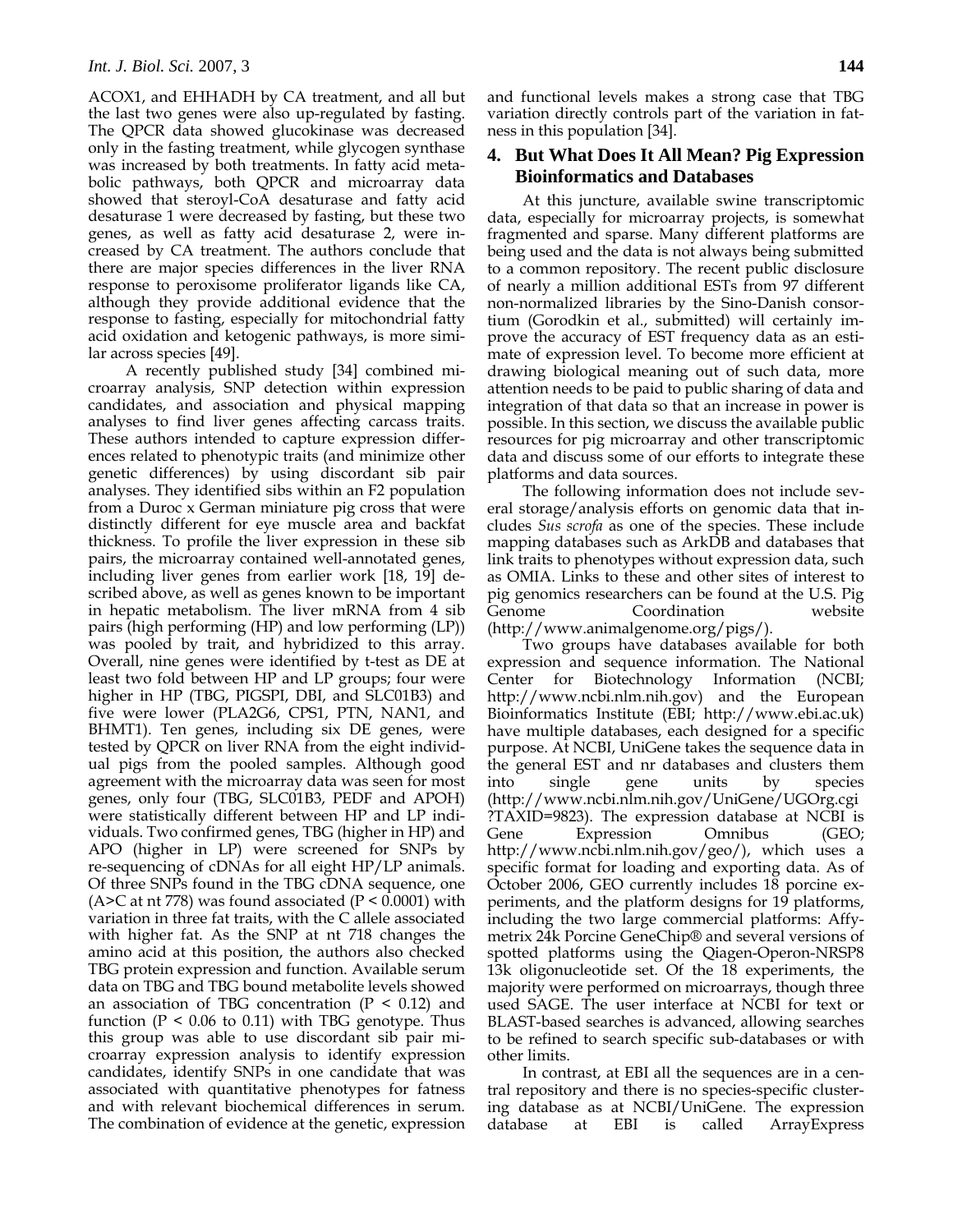(http://www.ebi.ac.uk/arrayexpress/), and uses the Minimal Information About Microarray Experiments (MIAME) standards created by the Microarray Gene Expression Data Society (MGED). ArrayExpress, as of October 23, 2006, has a single porcine expression study, the main bulk of the data being human and mouse.

Another comprehensive EST database is the Dana Farber Cancer Institute Computational Biology and Functional Genomics Laboratory's Pig Gene Index (PGI; http://compbio.dfci.harvard.edu/tgi/). The PGI database is the TIGR Gene Indices information that was brought to Dana Farber by John Quackenbush. The PGI database is similar to UniGene in that it clusters ESTs together, but goes a step further and provides a tentative consensus sequence for each cluster. Also, unlike UniGene which tries to group alternative spliced genes together, PGI attempts to separate them into their own, unique clusters. However, it does provide a link that clusters the tentative alternatively spliced sequences together. The DF database also provides Gene Ontology (GO) annotations, metabolic pathway information, and predicted 70-mer oligonucleotide sequences and SNP information for each of their TCs. Both UniGene and DFGIP data collections can be searched using BLAST, and an expression summary of each of the EST's based on the libraries, and EST count within the libraries, is provided. Both data collections can also be downloaded for local investigator use.

Recently the Sino-Danish group has begun to release their EST sequence information, including alignments into clusters, which is based on over one million ESTs (http://pigest.kvl.dk/index.html). They have submitted their sequences to the Trace Archive at NCBI, but these data have not, as of October 2006, been integrated into dbEST. They have made their clusters available online, and have provided a bulk download website for both the ESTs and the consensus sequences of their clusters. Expression profiles for all the genes are also provided, based on EST frequency within the 97 non-normalized libraries. They predict SNPs based on sequence discrepancies within alignments, as the libraries were created from tissues from multiple breeds. They provide some online tools, including viewing the aligned and clustered sequences as well as searches against the database using BLAST. The website indicates these data have been submitted for publication (Gorodkin et al., submitted).

There are non-comprehensive EST databases, which focus on a select number of tissues. Among these is the Michigan State Center for Animal Functional Genomics (CAFG; http://gowhite.ans.msu.edu/public\_php/showPage. php). This database contains tissue specific porcine EST libraries: brain, adipose, and skeletal muscle, the use of which was discussed above in the microarray section [12, 46, 79]. It also contains a mixed tissue porcine library. To annotate the ESTs, the database uses homology searches to various NCBI databases, including RefSeq and Gene. To search the libraries, keywords based on this information transferred from GenBank can be searched; there is also an option to use BLAST to search the different libraries. Clones and clusters can be viewed to determine which libraries have sequences donating to the clusters, and clones are available for order. In addition to the EST information, there is a private internal section for microarrays.

Another focused database is the Pig Expression Data Explorer (PEDE; http://pede.dna.affrc.go.jp/). PEDE also uses homologues in RefSeq and UniGene to annotate the EST sequences that primarily are derived from tissues of interest to porcine immunology research ([81] and references therein). They identified the full-length cDNAs within the ESTs. Their online interface allows a user to search their EST/cDNA clusters using keywords, library, their accession numbers, and the corresponding human chromosome. It allows filtering the results based on evidence of SNP in a specific breed, and provides suggested primers for detection of the SNP. Like the Sino-Danish EST database and the PGI database, it provides a visual alignment of the ESTs to each other and to the cluster consensus sequence. A unique feature of this database is a more in-depth analysis of artiodactyl-specific antigens for furthering the development of xenotransplantation.

Several databases are also in production at the moment, and at various stages of development. One of these is under development at the University of Minnesota (http://gnomix.ansci.umn.edu/bioinf.htm). Their database focuses on sequence data currently, though they indicate they plan on integrating expression data in the future, and currently have annotation provided for the Qiagen-Operon-NRSP8 13K array. Most recently a new database annotating the new Swine Protein Annotated oligonucleotide Microarray (SPAM) has become available (http://www.pigoligoarray.org/). The database describes the set of 18,254 oligonucleotide sequences in the SPAM, and provided the best Ensembl protein matches and Gene Ontology (GO) annotations for each sequence. Another database is being developed at the Advanced Food and Materials in Canada (http://www.afmnet.ca/index.php?fa=Research.myP roject&project\_id=77&page=1). Their aim is to integrate various types of expression data, including microarray, proteomics, and metabolomics, to compare genetically modified foods. Their first goal is to compare the EnviroPig to the Yorkshire.

A fourth database currently under construction is at Iowa State University (URL pending). Our focus is storage and analysis of data from the Affymetrix platform, although Qiagen-Operon-NRSP8 platform data is also curated. One specific interest is using expression data to help identify tissue-selective genes and across-species expression comparison of such genes to recognize evolutionarily conserved regulatory modules of interest to pig genome scientists. Here we describe some of our efforts in this area; integration and comparison of data from the two broad-coverage platforms that currently exist for the pig; the Qiagen-Operon-NRSP8 13K oligonucleotide array (hereafter abbreviated the Operon array) and the Af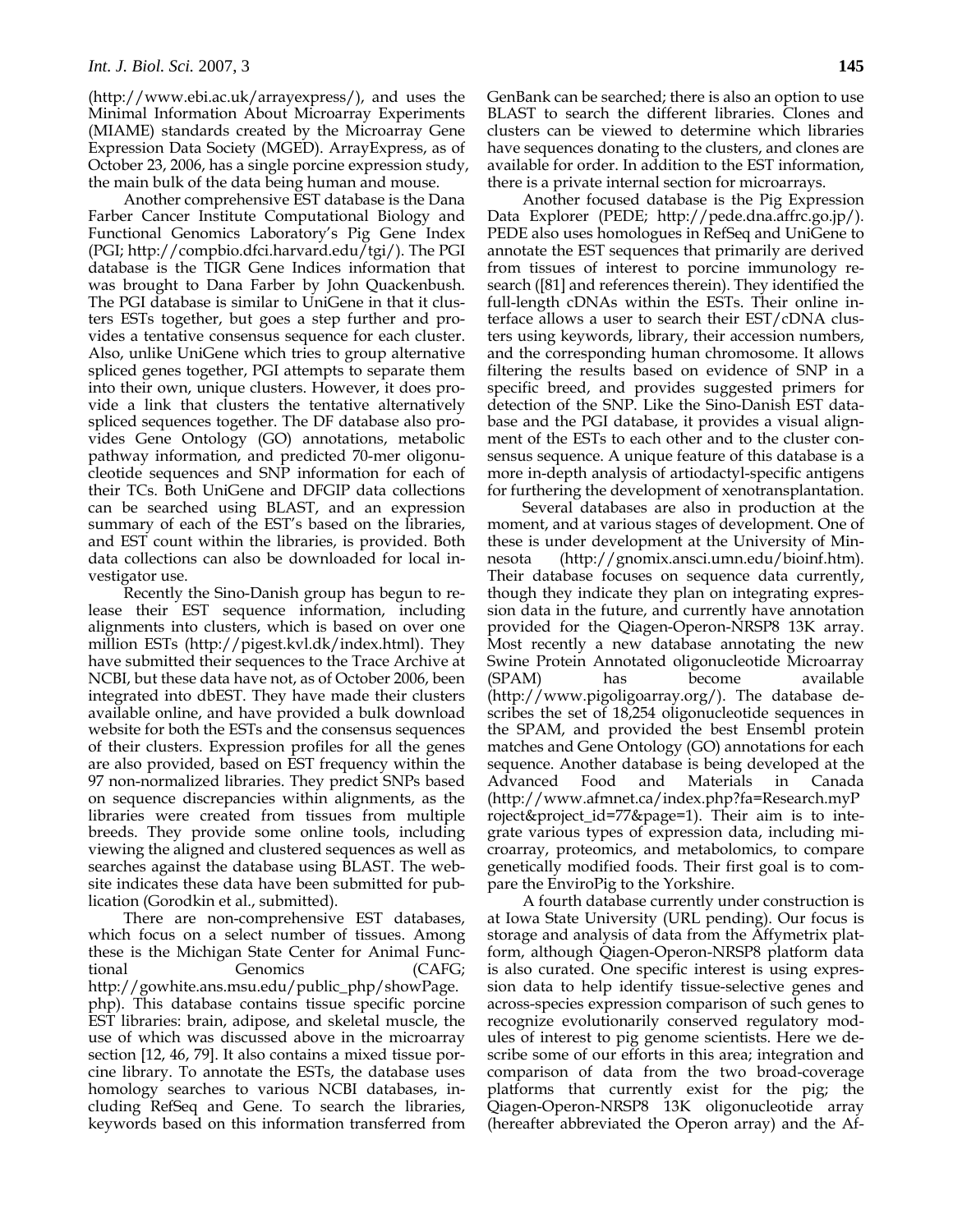fymetrix 23K Porcine GeneChip® (abbreviated the Affymetrix chip), both of which were discussed above.

To integrate the expression data for these two platforms, we need first to determine which Operon oligonucleotide probes have a sufficient sequence similarity to the consensus sequences used to create the probesets on the Affymetrix chip so that the two elements will recognize the same transcript(s). The Operon 70-mer probe sequences were used as a BLAST query against the Affymetrix porcine consensus sequences (Figure 2). We set a cutoff criterion of an alignment length  $\geq 67$  nucleotides with an alignment identity of  $\geq 97\%$  for pairings between the 70-mer probes and the consensus sequences. This resulted in a total of 8,317 cross platform mappings (Table 2), which fall on six different match classes: (1) an Operon probe not matching any Affymetrix consensus sequence, (2) an Affymetrix consensus sequences without an Operon probe match, (3) the ideal case when a single Operon probe matches a single Affymetrix consensus sequences, (4) two or more Operon probes map to a single Affymetrix consensus sequence, (5) a single Operon probe maps to multiple Affymetrix consensus sequences, and (6) multiples of each match creating a cluster of probes and probe sets (Figure 2, Table 2). The different classes most likely result from the difference in the known amount of porcine sequence during the development of the probes/probe sets; the Operon probes being designed in 2002, while the Affymetrix probe sets were designed in 2004. This helps explains the different classes: Class 4 from the merging of old clusters, Class 5 from Affymetrix designing separate probe sets for alternative transcripts (which might not have been known in 2002) or that the Operon probe is no longer unique (for example, now targeting multiple genes in the same family), and Class 6 from the joining of different consensus sequences into single genes, but then having alternative splicing.

Now that we had the ability to directly compare platform elements, we determined the extent to which the two platforms agree on assaying for the presence or absence of expression for these genes in a common tissue. Two Affymetrix experiments and one Operon experiment were used to calculate the agreement of the presence/absence calls of the platform pairings created by BLAST. All three experiments were performed on normal liver tissue; the first Affymetrix experiment (A1) collected data from the same RNA on six different chips; the second Affymetrix experiment (A2) data was collected using four separate RNA samples on four different arrays. The Operon (O) experimental data on an additional six RNA samples was available from our previous study [32]. MAS5 provides the present/absent calls for the Affymetrix GeneChip®, and for the Operon array we used presence/absence as calculated by Zhao et al. [32]. To take a step beyond simple agreement of presence/absence, we also calculated the correlation of expression level for each gene as estimated by each platform. We ranked each gene by expression level and used the Spearman's Rank correlation to determine the extent of agreement

for relative expression of each gene within the common set of genes.

Across the two platforms, we saw a significant amount of agreement in declaring a gene expressed (Table 2). Of the different classes, Class 4 had both the highest agreement (89%) and highest correlation ( $r^2$  = 0.77 for Operon to either array and  $r^2$  = 0.97 between Affymetrix experiments). The other three classes had similar correlations:  $r^2 = 0.62$  for the Operon to A1 experiment,  $r^2 = 0.55$  to 0.61 for the Operon to A2 experiment, and  $r^2$  = 0.94 to 0.97 for the A1 to A2 comparison. However, they differed in their agreement: 71% for Class 5, 82% for Class 3, and 84% for Class 6. When all pairs are considered, we found an  $r^2 = 0.71$  to 0.72 for the cross-platform comparisons and  $r^2 = 0.97$ for the within platform comparison, with an present/absent agreement of 82%.

Since Class 5 has the lowest agreement and correlations (equal to Class 3 for cross platform correlations, but with a lower within platform correlation), this result indicates that the Operon probes could cross-hybridize to either alternative splice variants or gene family members with close sequence homology that the Affymetrix platform was designed to assay separately. Further investigation is needed to see if the Operon probe is present, while the Affymetrix probe sets are absent, or if there are multiple Affymetrix probe sets present while the single Operon is absent. The results for Class 4, which have the highest agreement and the best correlation, lends support to the proposal that multiple Operon probes target the same gene product—likely by the clustering of sequences from the time the Operon chip was developed to the time the Affymetrix chip was developed. While these results already show good agreement between platforms, it will be important to update the sequence comparisons on a regular basis, especially with the Sino-Danish data, as well as the genome sequence, coming online. As part of our database we plan to develop the means to regularly develop a consensus sequence for each gene from all available sequences to map the various probes and probe sets to each other.

Beyond EST and microarray databases, as noted above, the USDA Beltsville group has set up a database for quantitative real-time PCR assays for genes related to nutrition and immunity (http://www.ba.ars.usda.gov/nrfl/nutri-immun-db/ nrfl\_query1.html). All assays are based on the Taqman technology, so sequences for both a primer pair as well as the dual-labeled probe are presented. Of the almost 3,000 genes identified, they have validated assays for 474 available, of which 237 are known to be cross-reactive in humans, and another 771 candidate assays are being validated. Many of these assays have been published by this group and their collaborators [29, 31, 32].

In addition to creating databases for porcine transcriptomics, groups are using available stored information for addressing biological information and additional annotation. In a purely bioinformatic analyses of porcine expressed sequences, Jiang and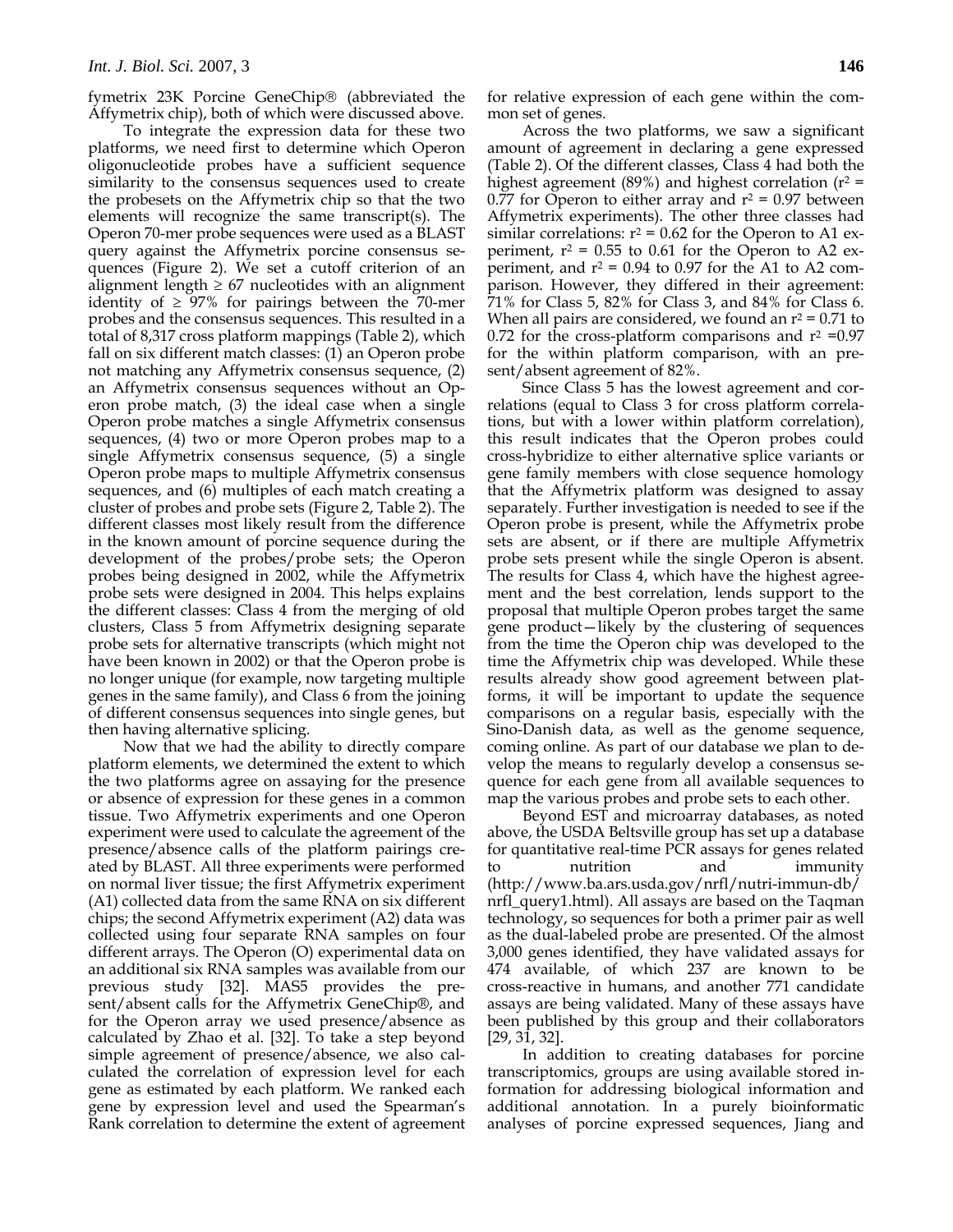collaborators [82] used 33,308 human gene sequences and mapped, by using BLAST against the est\_other database at NCBI, nearly 14,000 of them to a porcine EST in either embryonic or reproductive tissue. Of these, 2,167 were found only in the embryo and 4,552 were only in reproductive tissues, while 7,243 were found in both tissues. Therefore they found a total of 9,410 ESTs present in embryos and 11,795 in reproductive tissues [82].

#### **5. Conclusions**

Functional genomics data, primarily at the RNA level currently, is accumulating rapidly for the pig species. Excellent, sensitive and broadly useful tools are already available and more will be become available within the next year. Annotation of the draft porcine genome sequence, expected in late 2007 and into 2008, will allow rapid integration of the gene expression data discussed above with gene sequences, potential splice sites, and gene families within the draft sequence. Advances in other areas of investigation in pig genetics and genomics can be anticipated. One such area would be the ability to find common regulatory sites within flanking DNA of co-expressed/co-regulated genes; leading to the identification of critical regulatory proteins in common with, or distinct from, those found in other species. Such information will reinforce the discovery of pathways through gene list annotations, improve pathway understanding through differentiation of direct targets from indirect targets of transcriptional signals, and would identify targets for manipulation of complete pathways and systems. We can also anticipate the comprehensive integration of linkage mapping and expression profiling of the same population, termed eQTL studies. Such integration of functional and structural genomic data will dramatically improve our understanding of the genetic architecture controlling quantitative traits in pigs. eQTL analyses may lead to the first application of "systems biology" to genetic improvement in the pig through the identification of cis-regulatory variation controlling an economically important phenotype.

As we move toward such a "systems biology" approach in animal genomics, access to and integration of these data sources will become critical. Thus a continuing need is for bioinformatics to integrate the structural and functional data we are generating to inform our investigations [83]. It is unfortunate that many datasets are not being submitted to public repositories; it is our hope and expectation that journals will both facilitate and require such public submissions, as is more the norm in the biomedical fields. Many groups are working on this bioinformatics effort and therefore the near future in pig genomics is especially exciting. The long-term goal of the application of genome data to improve pig genetics will be reached when we can apply a more robust understanding of pig genetic pathways to identify variation at genes controlling important traits of interest in the pig.

#### **Supplementary Material**

Supplementary Table 1 [http://www.biolsci.org/v03p0132s1.pdf] Supplementary Table 2 [http://www.biolsci.org/v03p0132s2.pdf]

#### **Acknowledgements**

This work was supported by a grant from the USDA (NRI-CGP #2004-35205-14202) to CKT. OC is a USDA Multidisciplinary Graduate Education and Training Fellow (USDA CSREES #2001-52100-11506). The authors gratefully acknowledge this support. The authors also thank Dr. Joan Lunney for critical reading of the manuscript, and thank Long Qu for his work on developing the gene cluster tool used to create Figure 1.

#### **Conflict of interest**

The authors have declared that no conflict of interest exists.

#### **References**

- 1. Blomberg LA, Zuelke KA. Serial analysis of gene expression (SAGE) during porcine embryo development. Reproduction, fertility, and development. 2004;16(2):87-92.
- 2. Adams MD, Kelley JM, Gocayne JD, et al. Complementary DNA sequencing: expressed sequence tags and human genome project. Science. 1991;252(5013):1651-6.
- 3. Tuggle CK, Schmitz CB. Cloning and characterization of pig muscle cDNAs by an expressed sequence tag approach. Animal biotechnology. 1994;5(1):1-13.
- 4. Winterφ AK, Fredholm M, Davies W. Evaluation and characterization of a porcine small intestine cDNA library: analysis of 839 clones. Mamm Genome. 1996;7(7):509-17.
- 5. Tosser-Klopp G, Benne F, Bonnet A, Mulsant P, Gasser F, Hatey F. A first catalog of genes involved in pig ovarian follicular differentiation. Mamm Genome. 1997;8(4):250-4.
- 6. Davoli R, Zambonelli P, Bigi D, Fontanesi L, Russo V. Analysis of expressed sequence tags of porcine skeletal muscle. Gene. 1999;233(1-2):181-8.
- 7. Smith TP, Fahrenkrug SC, Rohrer GA, Simmen FA, Rexroad CE, Keele JW. Mapping of expressed sequence tags from a porcine early embryonic cDNA library. Animal genetics. 2001;32(2):66-72.
- Tuggle CK, Green JA, Fitzsimmons C, et al. EST-based gene discovery in pig: virtual expression patterns and comparative mapping to human. Mamm Genome. 2003;14(8):565-79.
- 9. Jiang H, Whitworth KM, Bivens NJ, et al. Large-scale generation and analysis of expressed sequence tags from porcine ovary. Biology of reproduction. 2004;71(6):1991-2002.
- 10. Whitworth K, Springer GK, Forrester LJ, et al. Developmental expression of 2489 gene clusters during pig embryogenesis: an expressed sequence tag project. Biology of reproduction. 2004;71(4):1230-43.
- 11. Fahrenkrug SC, Smith TP, Freking BA, et al. Porcine gene discovery by normalized cDNA-library sequencing and EST cluster assembly. Mamm Genome. 2002;13(8):475-8.
- 12. Yao J, Coussens PM, Saama P, Suchyta S, Ernst CW. Generation of expressed sequence tags from a normalized porcine skeletal muscle cDNA library. Animal biotechnology. 2002;13(2):211-22.
- 13. Zhao SH, Simmons DG, Cross JC, et al. PLET1 (C11orf34), a highly expressed and processed novel gene in pig and mouse placenta, is transcribed but poorly spliced in human. Genomics. 2004;84(1):114-25.
- 14. Blomberg LA, Long EL, Sonstegard TS, Van Tassell CP, Dobrinsky JR, Zuelke KA. Serial analysis of gene expression during elongation of the peri-implantation porcine trophectoderm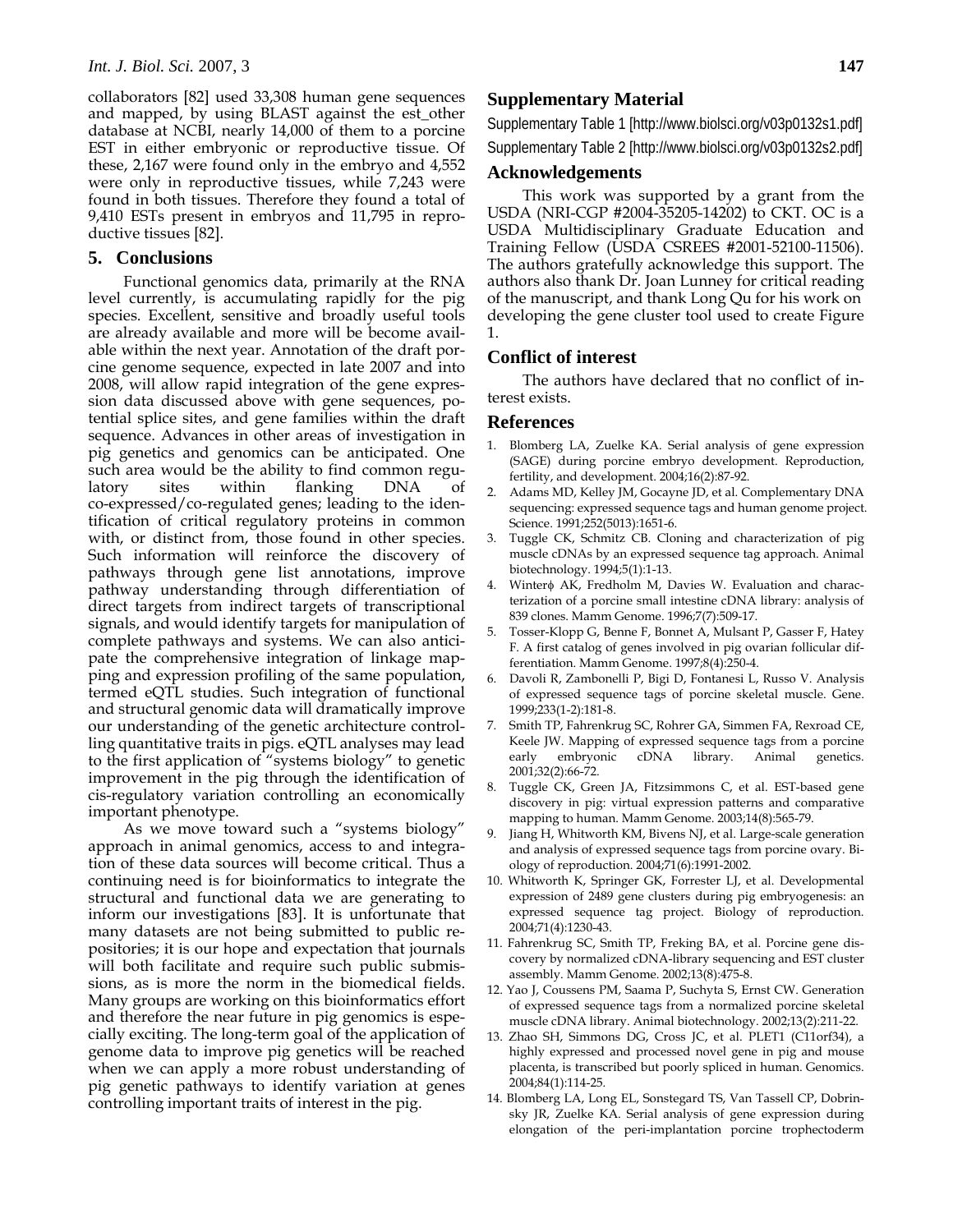(conceptus). Physiological genomics. 2005;20(2):188-94.

- 15. Blomberg LA, Garrett WM, Guillomot M, et al. Transcriptome profiling of the tubular porcine conceptus identifies the differential regulation of growth and developmentally associated genes. Molecular reproduction and development. 2006;73(12):1491-502.
- 16. Wang C, Hawken RJ, Larson E, Zhang X, Alexander L, Rutherford MS. Generation and mapping of expressed sequence tags from virus-infected swine macrophages. Animal biotechnology. 2001;12(1):51-67.
- 17. Bratanich A, Blanchetot A. A gene similar to the human hyaluronan-mediated motility receptor (RHAMM) gene is upregulated during Porcine Circovirus type 2 infection. Virus genes. 2006;32(2):145-52.
- 18. Ponsuksili S, Wimmers K, Schellander K. Application of differential display RT-PCR to identify porcine liver ESTs. Gene. 2001;280(1-2):75-85.
- 19. Schwerin M, Dorroch U, Beyer M, Swalve H, Metges CC, Junghans P. Dietary protein modifies hepatic gene expression associated with oxidative stress responsiveness in growing pigs. Faseb J. 2002;16(10):1322-4.
- 20. Gladney CD, Bertani GR, Johnson RK, Pomp D. Evaluation of gene expression in pigs selected for enhanced reproduction using differential display PCR and human microarrays: I. Ovarian follicles. Journal of animal science. 2004;82(1):17-31.
- 21. Bertani GR, Gladney CD, Johnson RK, Pomp D. Evaluation of gene expression in pigs selected for enhanced reproduction using differential display PCR: II. Anterior pituitary. Journal of animal science. 2004;82(1):32-40.
- 22. Narayanan RA, Rink A, Beattie CW, Hu WS. Differential gene expression analysis during porcine hepatocyte spheroid formation. Mamm Genome. 2002;13(9):515-23.
- 23. Ross JW, Ashworth MD, Hurst AG, Malayer JR, Geisert RD. Analysis and characterization of differential gene expression during rapid trophoblastic elongation in the pig using suppression subtractive hybridization. Reprod Biol Endocrinol. 2003;1:23.
- 24. Bonnet A, Frappart PO, Dehais P, Tosser-Klopp G, Hatey F. Identification of differential gene expression in in vitro FSH treated pig granulosa cells using suppression subtractive hybridization. Reprod Biol Endocrinol. 2006;4:35.
- 25. Xu DQ, Xiong YZ, Ling XF, et al. Identification of a differential gene HUMMLC2B between F1 hybrids Landrace x Yorkshire and their female parents Yorkshire. Gene. 2005;352:118-26.
- 26. Uthe JJ, Stabel TJ, Zhao SH, Tuggle CK, Bearson SM. Analysis of porcine differential gene expression following challenge with Salmonella enterica serovar Choleraesuis using suppression subtractive hybridization. Veterinary microbiology. 2006;114(1-2):60-71.
- 27. Hishikawa D, Hong YH, Roh SG, et al. Identification of genes expressed differentially in subcutaneous and visceral fat of cattle, pig, and mouse. Physiological genomics. 2005;21(3):343-50.
- 28. Junghans P, Kaehne T, Beyer M, Metges CC, Schwerin M. Dietary protein-related changes in hepatic transcription correspond to modifications in hepatic protein expression in growing pigs. The Journal of nutrition. 2004;134(1):43-7.
- 29. Dawson HD, Beshah E, Nishi S, et al. Localized multigene expression patterns support an evolving Th1/Th2-like paradigm in response to infections with Toxoplasma gondii and Ascaris suum. Infection and immunity. 2005;73(2):1116-28.
- 30. Royaee AR, Husmann RJ, Dawson HD, Calzada-Nova G, Schnitzlein WM, Zuckermann FA, Lunney JK. Deciphering the involvement of innate immune factors in the development of the host response to PRRSV vaccination. Vet Immunol Immunopathol. 2004;102(3):199-216.
- 31. Zhao SH, Kuhar D, Lunney JK, et al. Gene expression profiling in Salmonella Choleraesuis-infected porcine lung using a long oli-

gonucleotide microarray. Mamm Genome. 2006;17(7):777-89.

- 32. Zhao SH, Recknor J, Lunney JK, et al. Validation of a first-generation long-oligonucleotide microarray for transcriptional profiling in the pig. Genomics. 2005;86(5):618-25.
- 33. Passerini AG, Polacek DC, Shi C, et al. Coexisting proinflammatory and antioxidative endothelial transcription profiles in a disturbed flow region of the adult porcine aorta. Proceedings of the National Academy of Sciences of the United States of America. 2004;101(8):2482-7.
- 34. Ponsuksili S, Murani E, Schellander K, Schwerin M, Wimmers K. Identification of functional candidate genes for body composition by expression analyses and evidencing impact by association analysis and mapping. Biochimica et biophysica acta. 2005;1730(1):31-40.
- 35. Okomo-Adhiambo M, Beattie C, Rink A. cDNA microarray analysis of host-pathogen interactions in a porcine in vitro model for Toxoplasma gondii infection. Infection and immunity. 2006;74(7):4254-65.
- 36. Duvigneau JC, Hartl RT, Groiss S, Gemeiner M. Quantitative simultaneous multiplex real-time PCR for the detection of porcine cytokines. Journal of immunological methods. 2005;306(1-2):16-27.
- 37. Hyland KA, Brown DR, Murtaugh MP. Salmonella enterica serovar Choleraesuis infection of the porcine jejunal Peyer's patch rapidly induces IL-1beta and IL-8 expression. Veterinary immunology and immunopathology. 2006;109(1-2):1-11.
- 38. Hyland KA, Kohrt L, Vulchanova L, Murtaugh MP. Mucosal innate immune response to intragastric infection by Salmonella enterica serovar Choleraesuis. Molecular immunology. 2006;43(11):1890-9.
- 39. Krook H, Hagberg A, Song Z, Landegren U, Wennberg L, Korsgren O. A distinct Th1 immune response precedes the described Th2 response in islet xenograft rejection. Diabetes. 2002;51(1):79-86.
- 40. Cheng G, Chen W, Li Z, et al. Characterization of the porcine alpha interferon multigene family. Gene. 2006;382:28-38.
- 41. Mercier D, Charreau B, Wierinckx A, et al. Regulation of alpha1,3galactosyltransferase expression in pig endothelial cells. Implications for xenotransplantation. European journal of biochemistry / FEBS. 2002;269(5):1464-73.
- 42. da Costa N, Blackley R, Alzuherri H, Chang KC. Quantifying the temporospatial expression of postnatal porcine skeletal myosin heavy chain genes. J Histochem Cytochem. 2002;50(3):353-64.
- 43. Jin YX, Lee JY, Choi SH, Kim T, Cui XS, Kim NH. Heat shock induces apoptosis related gene expression and apoptosis in porcine parthenotes developing in vitro. Anim Reprod Sci. 2006 [Epub ahead of print]
- 44. Lee HY, Cui XS, Lee KA, Kim NH. Annealing control primer system identifies differentially expressed genes in blastocyst-stage porcine parthenotes. Zygote (Cambridge, England). 2006;14(1):71-80.
- 45. Cui XS, Song H, Kim NH. Identification of metaphase II-specific gene transcripts in porcine oocytes and their expression in early stage embryos. Reproduction, fertility, and development. 2005;17(6):625-31.
- 46. Poletto R, Siegford JM, Steibel JP, Coussens PM, Zanella AJ. Investigation of changes in global gene expression in the frontal cortex of early-weaned and socially isolated piglets using microarray and quantitative real-time RT-PCR. Brain research. 2006;1068(1):7-15.
- 47. Poletto R, Steibel JP, Siegford JM, Zanella AJ. Effects of early weaning and social isolation on the expression of glucocorticoid and mineralocorticoid receptor and 11beta-hydroxysteroid dehydrogenase 1 and 2 mRNAs in the frontal cortex and hippocampus of piglets. Brain research. 2006;1067(1):36-42.
- 48. Waylan AT, Kayser JP, Gnad DP, et al. Effects of L-carnitine on fetal growth and the IGF system in pigs. Journal of animal sci-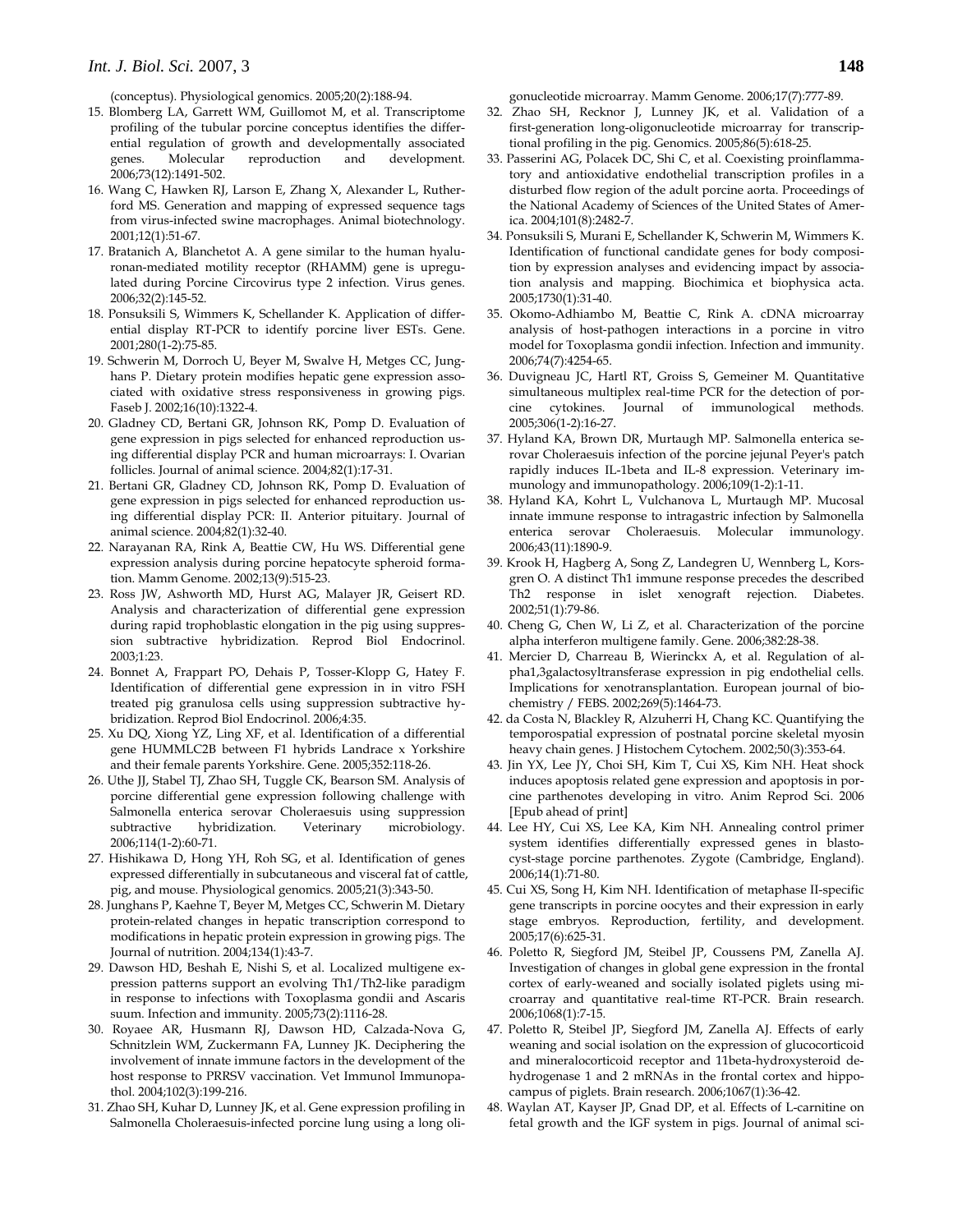ence. 2005;84(8):1824-31.

- 49. Cheon Y, Nara TY, Band MR, Beever JE, Wallig MA, Nakamura MT. Induction of overlapping genes by fasting and a peroxisome proliferator in pigs: evidence of functional PPARalpha in nonproliferating species. American journal of physiology. 2005;288(6):R1525-35.
- 50. Bai Q, McGillivray C, da Costa N, et al. Development of a porcine skeletal muscle cDNA microarray: analysis of differential transcript expression in phenotypically distinct muscles. BMC Genomics. 2003;4(1):8.
- 51. Peuster M, Fink C, Reckers J, Beerbaum P, von Schnakenburg C. Assessment of subacute inflammatory and proliferative response to coronary stenting in a porcine model by local gene expression studies and histomorphometry. Biomaterials. 2004;25(6):957-63.
- 52. Schena M, Shalon D, Brown PO, Davis RW. Quantitative monitoring of gene expression patterns with a complementary DNA microarray. Science. 1995;270(5235):467-70.
- 53. Quackenbush J. Extracting meaning from functional genomics experiments. Toxicol Appl Pharmacol. 2005;207(Suppl 2):195-9.
- 54. Reecy JM, Spurlock DM, Stahl CH. Gene expression profiling: insights into skeletal muscle growth and development. Journal of animal science. 2006;84 (Supp 1):E150-4.
- 55. Moody DE, Zou Z, McIntyre L. Cross-species hybridisation of pig RNA to human nylon microarrays. BMC Genomics. 2002;3(1):27.
- 56. Lin CS, Hsu CW. Differentially transcribed genes in skeletal muscle of Duroc and Taoyuan pigs. Journal of animal science. 2005;84(9):2075-86.
- 57. da Costa N, McGillivray C, Bai Q, Wood JD, Evans G, Chang KC. Restriction of dietary energy and protein induces molecular changes in young porcine skeletal muscles. The Journal of nutrition. 2004;134(9):2191-9.
- 58. Zhao SH, Nettleton D, Liu W, et al. Complementary DNA macroarray analyses of differential gene expression in porcine fetal and postnatal muscle. Journal of animal science. 2003;81(9):2179-88.
- 59. Bilak SR, Bremner EM, Robson RM. Composition of intermediate filament subunit proteins in embryonic, neonatal and postnatal porcine skeletal muscle. Journal of animal science. 1987;64(2):601-6.
- 60. te Pas MF, De Wit AA, Priem J, et al. Transcriptome expression profiles in prenatal pigs in relation to myogenesis. Journal of muscle research and cell motility. 2005;26(2-3):157-65.
- 61. Cagnazzo M, te Pas MF, Priem J, et al. Comparison of prenatal muscle tissue expression profiles of two pig breeds differing in muscle characteristics. Journal of animal science. 2006;84(1):1-10.
- 62. Lahmers S, Wu Y, Call DR, Labeit S, Granzier H. Developmental control of titin isoform expression and passive stiffness in fetal and neonatal myocardium. Circulation research. 2004;94(4):505-13.
- 63. Lai LP, Lin JL, Lin CS, et al. Functional genomic study on atrial fibrillation using cDNA microarray and two-dimensional protein electrophoresis techniques and identification of the myosin regulatory light chain isoform reprogramming in atrial fibrillation. Journal of cardiovascular electrophysiology. 2004;15(2):214-23.
- 64. Caetano AR, Johnson RK, Ford JJ, Pomp D. Microarray profiling for differential gene expression in ovaries and ovarian follicles of pigs selected for increased ovulation rate. Genetics. 2004;168(3):1529-37.
- 65. Agca C, Ries JE, Kolath SJ, et al. Luteinization of porcine preovulatory follicles leads to systematic changes in follicular gene expression. Reproduction (Cambridge, England). 2006;132(1):133-45.
- 66. Lee SH, Zhao SH, Recknor JC, Nettleton D, Orley S, Kang SK, Lee BC, Hwang WS, Tuggle CK. Transcriptional profiling using a novel cDNA array identifies differential gene expression during

porcine embryo elongation. Mol Reprod Dev. 2005;71(2):129-39.

- 67. Whitworth KM, Agca C, Kim JG, et al. Transcriptional profiling of pig embryogenesis by using a 15-K member unigene set specific for pig reproductive tissues and embryos. Biology of reproduction. 2005;72(6):1437-51.
- 68. Green JA, Kim JG, Whitworth KM, Agca C, Prather RS. The use of microarrays to define functionally-related genes that are differentially expressed in the cycling pig uterus. Reproduction (Cambridge, England) Suppl. 2006;62:163-76.
- 69. Stewart JD, Lou Y, Squires EJ, Coussens PM. Using human microarrays to identify differentially expressed genes associated with increased steroidogenesis in boars. Animal biotechnology. 2005;16:139-51.
- 70. Hammamieh R, Bi S, Mani S, et al. Genetic variations in peripheral blood mononuclear cells in piglets used as an animal model for staphylococcal enterotoxin exposures. Omics. 2003;7(4):401-9.
- 71. Hammamieh R, Bi S, Das R, Neill R, Jett M. Modeling of SEB-induced host gene expression to correlate in vitro to in vivo responses. Biosens Bioelectron. 2004;20(4):719-27.
- 72. Ledger TN, Pinton P, Bourges D, Roumi P, Salmon H, Oswald IP. Development of a macroarray to specifically analyze immunological gene expression in swine. Clinical and diagnostic laboratory immunology. 2004;11(4):691-8.
- 73. Afonso CL, Piccone ME, Zaffuto KM, et al. African swine fever virus multigene family 360 and 530 genes affect host interferon response. Journal of virology. 2004;79(4):1858-64.
- 74. Moser RJ, Reverter A, Kerr CA, Beh KJ, Lehnert SA. A mixed-model approach for the analysis of cDNA microarray gene expression data from extreme-performing pigs after infection with Actinobacillus pleuropneumoniae. Journal of animal science. 2004;82(5):1261-71.
- 75. Dvorak CM, Hyland KA, Machado JG, Zhang Y, Fahrenkrug SC, Murtaugh MP. Gene discovery and expression profiling in porcine Peyer's patch. Veterinary immunology and immunopathology. 2005;105(3-4):301-15.
- 76. Machado JG, Hyland KA, Dvorak CM, Murtaugh MP. Gene expression profiling of jejunal Peyer's patches in juvenile and adult pigs. Mamm Genome. 2005;16(8):599-612.
- 77. Niewold TA, Kerstens HHD, et al. Development of a porcine small intestinal cDNA micro-array: characterization and functional analysis of the response to enterotoxigenic E coli. Veterinary Immunol Immunopath. 2005;105(3-4):317-29.
- 78. Niewold TA, Veldhuizen EJ, van der Meulen J, et al. The early transcriptional response of pig small intestinal mucosa to invasion by Salmonella enterica serovar typhimurium DT104. Molecular immunology. 2007;44(6):1316-22.
- 79. Nobis W, Ren X, Suchyta SP, Suchyta TR, Zanella AJ, Coussens PM. Development of a porcine brain cDNA library, EST database, and microarray resource. Physiological genomics. 2003;16(1):153-9.
- 80. Hausman GJ, Poulos SP, Richardson RL, et al. Secreted proteins and genes in fetal and neonatal pig adipose tissue and stromal-vascular cells. Journal of animal science. 2006;84(7):1666-81.
- 81. Uenishi H, Eguchi-Ogawa T, Shinkai H, Okumura N, Suzuki K, et al. PEDE (Pig EST Data Explorer) has been expanded into Pig Expression Data Explorer, including 10,147 porcine full-length cDNA sequences. Nucleic acids research. 2006 [Epub ahead of print]
- 82. Jiang Z, Zhang M, Wasem VD, Michal JJ, Zhang H, Wright RWJr. Census of genes expressed in porcine embryos and reproductive tissues by mining an expressed sequence tag database based on human genes. Biology of reproduction. 2003;69(4):1177-82.
- 83. Tuggle, CK, Dekkers, JC, Reecy JM. Integration of structural and functional genomics. Anim Genetics 2006;37 (Suppl 1):1-6.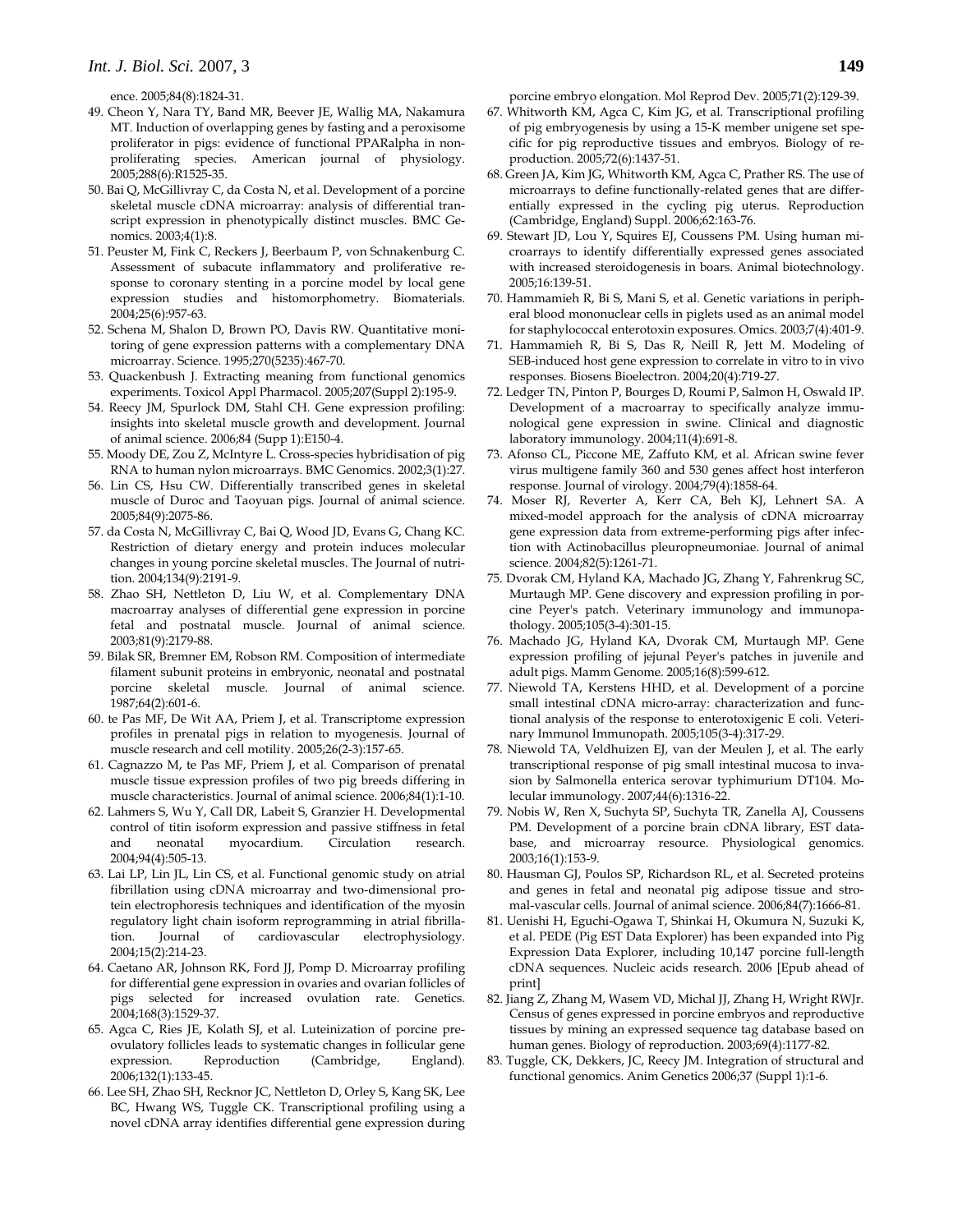## **Tables and Figures**

**Table 1**. Largest Expressed Sequence Tag Projects in Swine

| Institution                                                                                                                                   | <b>Contact Name</b> | Contact information                 | ESTs Submitted# |
|-----------------------------------------------------------------------------------------------------------------------------------------------|---------------------|-------------------------------------|-----------------|
| USDA-ARS Meat Animal Research Center                                                                                                          | Smith TPL           | smith-at-email.marc.usda.gov        | 197,149         |
| National Institute of Agrobiological Sciences (Japan)                                                                                         | Uenishi H           | huenishi-at-affrc.go.jp             | 137,092         |
| Roslin Institute (U.K.)                                                                                                                       | Anderson SI*        | www.arkgenomics.org                 | 56,364          |
| University of Missouri-Columbia                                                                                                               | Prather RS          | porcine-at-rnet.missouri.edu        | 37,806          |
| Institut National de la Recherche Agronomique (France)                                                                                        | Tosser-Klopp G**    | tosser-at-toulouse.inra.fr          | 24,956          |
| Iowa State University                                                                                                                         | Tuggle CK           | cktuggle-at-iastate.edu             | 20,983          |
| Animal Technology Institute (Taiwan)                                                                                                          | Lee W-C             | wen-chuan-at-mail.atit.org.tw       | 14,266          |
| USDA-Plum Island                                                                                                                              | Neilan JG           | jneilan-at-piadc.ars.usda.gov       | 14,240          |
| Oklahoma State University                                                                                                                     | DeSilva U           | udaya.desilva-at-okstate.edu        | 12,825          |
| Michigan State University                                                                                                                     | Ernst C**           | ernstc-at-msu.edu                   | 12,804          |
| Nevada Department of Agriculture                                                                                                              | Rink A              | arink-at-govmail.state.nv.us        | 11,556          |
| National Chung-Hsing University (Taiwan)                                                                                                      | Huang M-C           | mchuang-at-mail.nchu.edu.tw         | 9,373           |
| University of Nebraska-Lincoln                                                                                                                | Pomp D              | dpomp-at-unc.edu                    | 5,414           |
| University of Minnesota                                                                                                                       | Murtaugh MP         | murta001-at-umn.edu                 | 3,269           |
| Beijing Genomics Institute (PR China)                                                                                                         | HuS                 | husn-at-genomics.org.cn             | 2,270           |
| STAFF-Institute (Japan)                                                                                                                       | Hamasima N          | hamasima-at-gene.staff.or.jp        | 2,155           |
| Danish Institute of Agricultural Sciences                                                                                                     | Bendixen C          | Christian.Bendixen-at-<br>agrsci.dk | 1,344           |
| Royal Veterinary and Agricultural University (Denmark)                                                                                        | Fredholm M          | mf-at-kvl.dk                        | 1,326           |
| Royal School for Veterinary Studies (UK)                                                                                                      | Hopwood PA          | info-at-arkgenomics.org             | 1,085           |
| Total ESTs submitted                                                                                                                          |                     |                                     | 566,277         |
| f Submitters with 51,000 ESTs submitted from libraries with 5250 ESTs; as of June 20, 2006 in Dana Farber Cancer Institute ScCI, Release 12,0 |                     |                                     |                 |

Submitters with >1,000 ESTs submitted from libraries with >250 ESTs; as of June 20, 2006 in Dana Farber Cancer Institute S

\*Other RI submitter contact: Archibald AL (alan.archibald-at-bbsrc.ac.uk)

\*\*Other INRA submitter contact: Bonnet A (abonnet-at-toulouse.inra.fr)

\*\*\*Other MSU submitter contacts: Suchyta SP (suchytas-at-msu.edu) and Coussens P (coussens-at-msu.edu)

|  |  |  | Table 2. Results of Comparing Affymetrix Liver Transcriptome to Qiagen-Operon-NRSP8 Liver Transcriptome |  |
|--|--|--|---------------------------------------------------------------------------------------------------------|--|
|  |  |  |                                                                                                         |  |

| Pairing Class<br>Description                         | Class<br>Number | Number of<br>Pairs | Number of Op-<br>eron Probes | Number of Affy-<br>metrix Probe Sets | Percent Agreement of<br>Pairs* | Correlation of<br>Pairs**                    |
|------------------------------------------------------|-----------------|--------------------|------------------------------|--------------------------------------|--------------------------------|----------------------------------------------|
| Operon Singleton <sup>1</sup>                        | $\mathbf{1}$    |                    | 5,531                        |                                      |                                |                                              |
| Affymetrix Singleton <sup>2</sup>                    | $\overline{2}$  |                    |                              | 16,417                               | 97% (out of 13,386)            | A1:A2: 0.95                                  |
| Single Operon to Sin-<br>gle Affymetrix <sup>3</sup> | 3               | 6,242              | 6,242                        | 6,242                                | 82% (out of 5,509)             | O: A1: 0.62<br>O: A2: 0.55<br>A1:A2: 0.95    |
| Multiple Operon to<br>Single Affymetrix <sup>4</sup> | 4               | 983                | 983                          | 476                                  | 89% (out of 907)               | O: A1: 0.77<br>O: A2: 0.77<br>A1:A2: 0.97    |
| Multiple Affymetrix to<br>Single Operon              | 5               | 855                | 415                          | 855                                  | 71% (out of 731)               | O:AI: 0.62<br>O: A2: 0.55<br>A1: A2: 0.94    |
| Multiple of both                                     | 6               | 237                | 126                          | 133                                  | 84% (out of 215)               | O:AI: 0.62<br>$O:$ A2: $0.61$<br>A1:A2: 0.97 |
| Total                                                |                 | 8,317              | 13,297                       | 24,123                               | 82% (out of 7,362)             | O: A1: 0.72<br>O: A2: 0.71<br>A1:A2: 0.97    |

\*For the Affymetrix GeneChip®, the MAS5 report had to agree at least 75% of the time for a probe set to be declared present or absent (all marginal calls were ignored). Hence for the first Affymetrix experiment five out of the six chips had to agree on the P/A calls, and for the second Affymetrix experiment three out of the four chips had to have the same P/A calls; leading to 7,362 of the pairings to be compared for their agreement.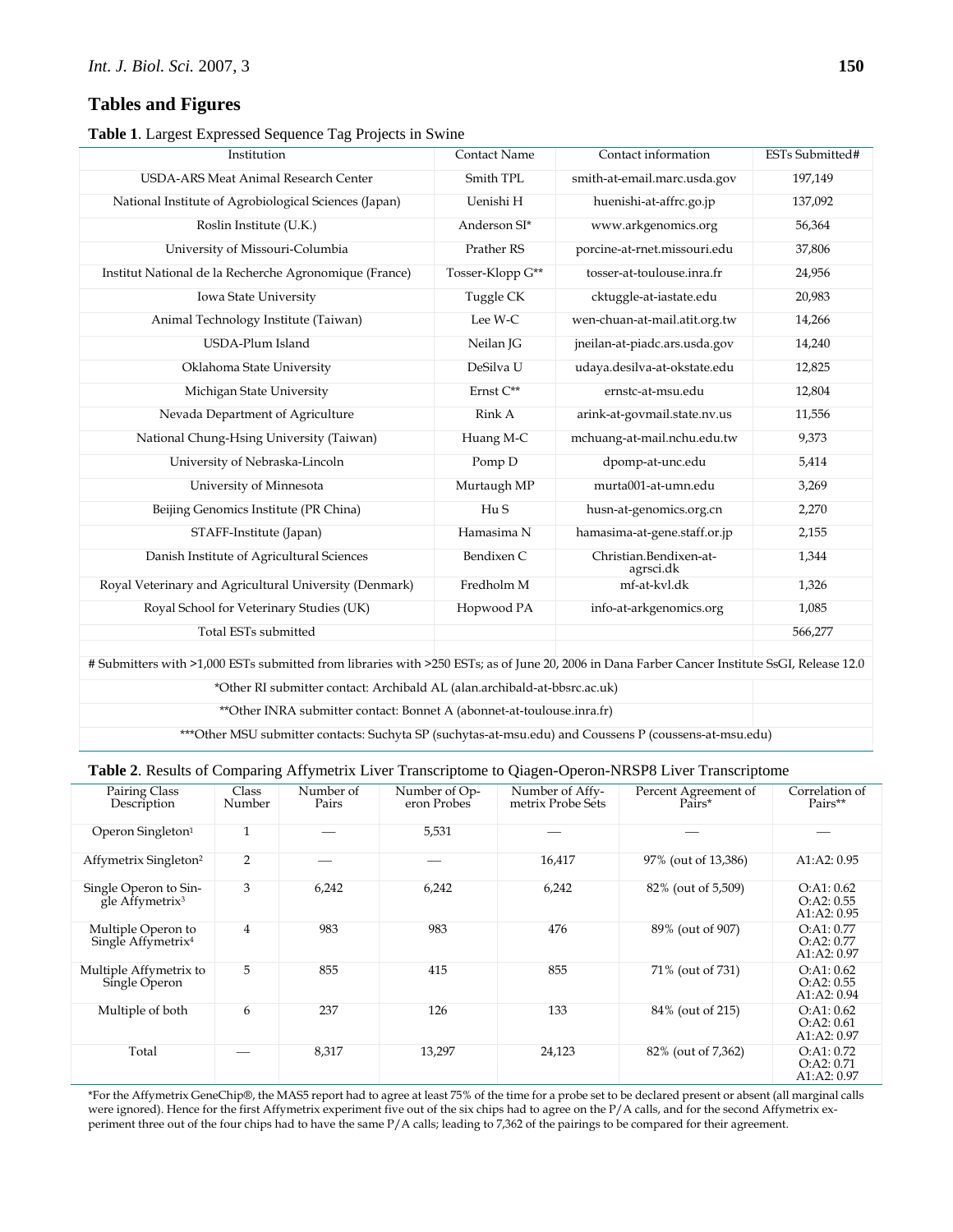#### *Int. J. Biol. Sci.* 2007, 3 **151**

\*\*For the correlation, the mean values of the log normalized raw values were used for each probe within the pair. A Spearman's Rank correlation was then preformed on the means; comparing the Operon platform results to each of the two Affymetrix experiments.

**Figure 1**. Gene Expression patterns can be clustered to identify pathways of genes acting in concert. To investigate the host transcriptional profile at early immune response stage during the ST infection, genes showing differential expression among all possible comparisons in the ST infection ( $p<0.01$ , fc>2, q<0.24) were used to perform the cluster analysis by the K-Medoids clustering method. A. 15 clusters which presented variable expression patterns were identified. The x axis is time points after infection (un-infected animals or 8h, 24h, 48h post-infection) and the y axis shows the normalized gene expression level. The green line in each cluster is the medoid value for expression in each cluster, the pattern representative of all genes in the cluster. B. Most of the genes in cluster 4 showed a slight down-regulation at 8 hpi, but were induced with peak response at 24 hpi during the ST infection. A majority of genes in this cluster are INFG and its induced genes, cytokines and chemokines, NFkB target genes, and other immune related genes. ST: Salmonella Typhimurium; PAM: Partitioning Around Medoids.

## Results based on the K-Medoids clustering method